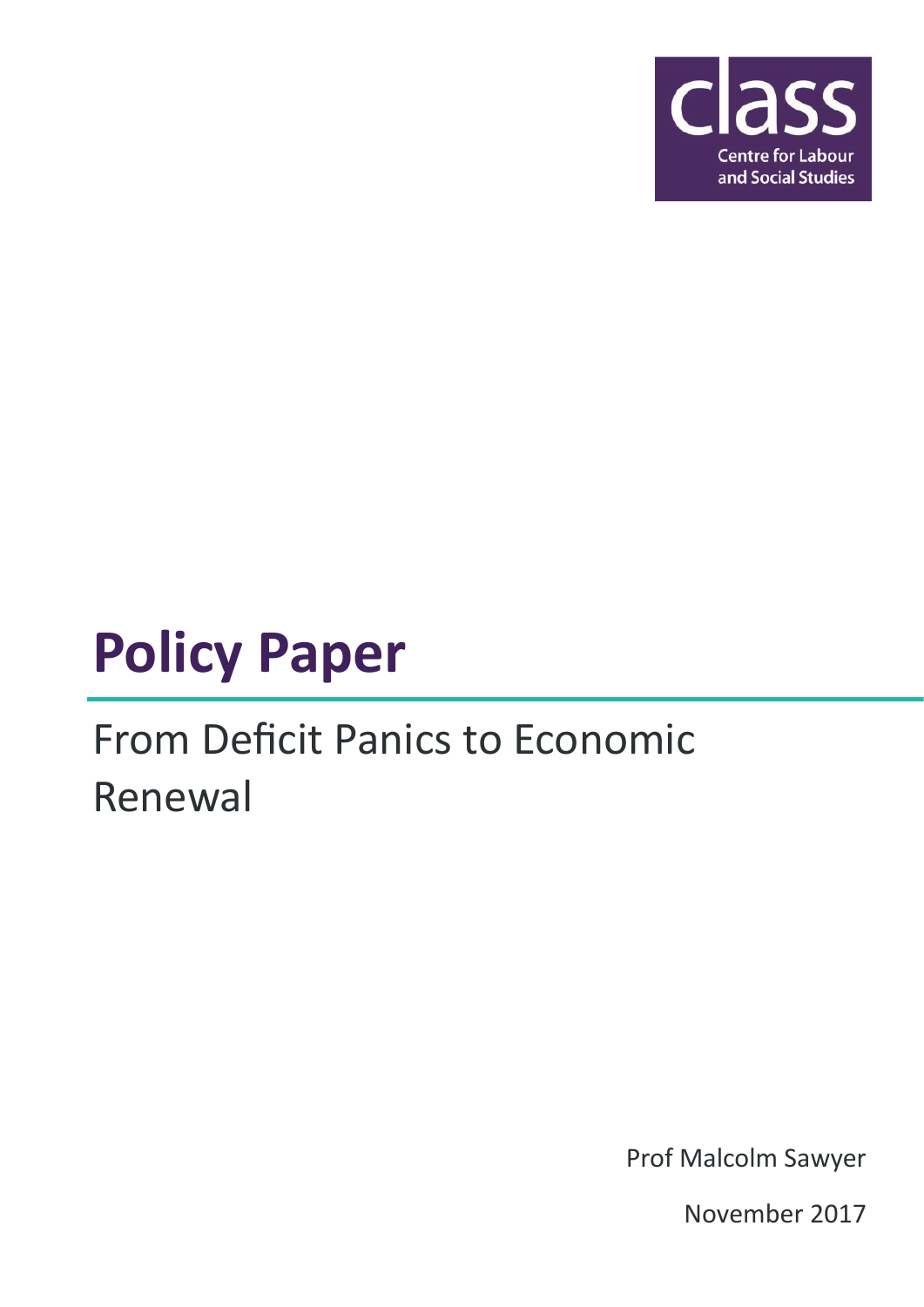### **Author**



### **Professor Malcolm Sawyer**

Malcolm Sawyer is Emeritus Professor of Economics at the Leeds University Business School, the Managing Editor of International Review of Applied Economics and Principal Investigator for a 5 year, 15 partner research project Financialisation, Economy, Society and Sustainable Development.

Malcolm has authored 11 books and edited over 25 books including the recent co-edited with Philip Arestis, New Economics as Mainstream Economics and 21st Century Keynesian Economics. He has also published over 100 papers in refereed journals, including papers on fiscal policies, alternative monetary policies, path dependency, public private partnerships and conceptualising labour supply and unemployment.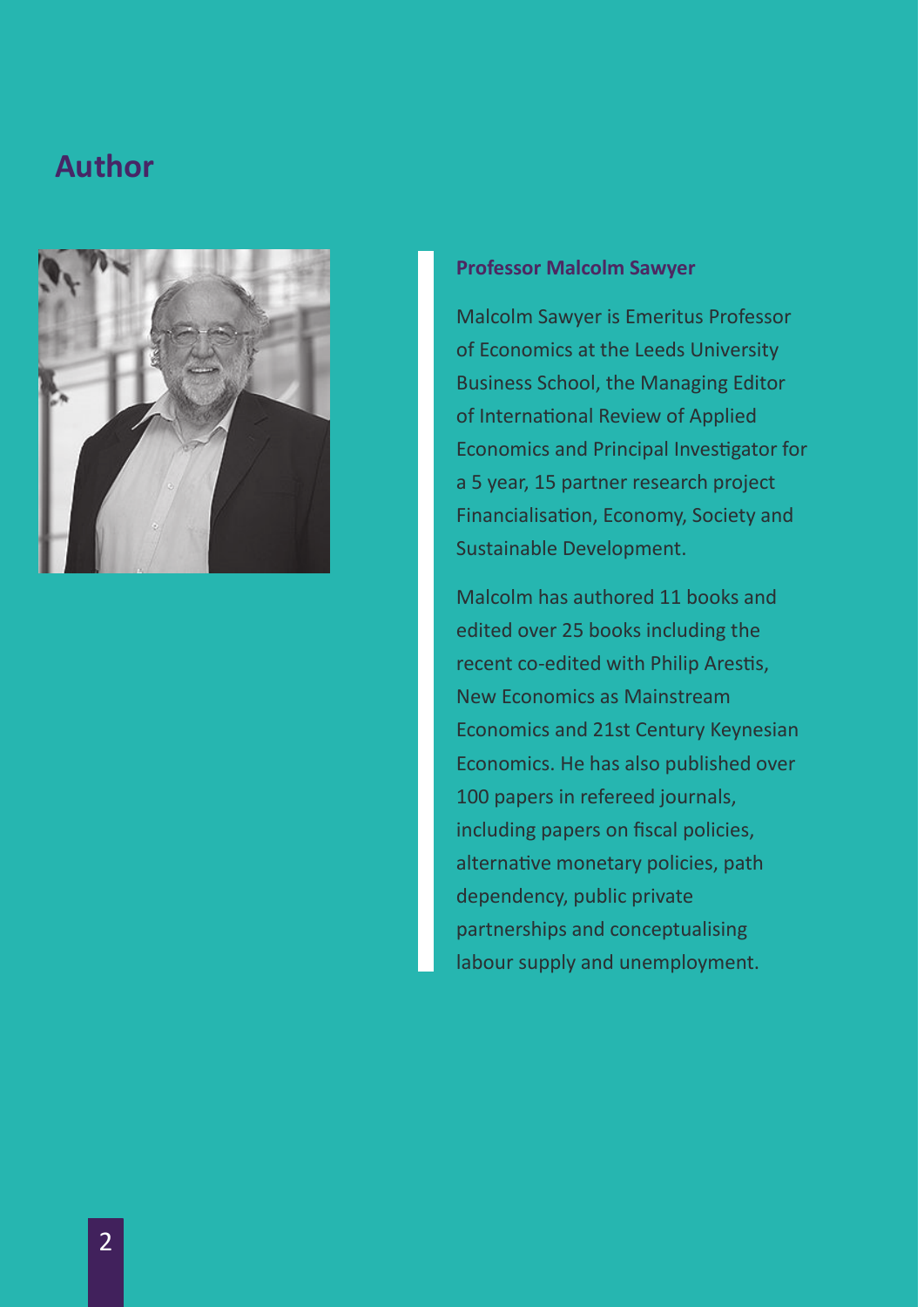# **Contents**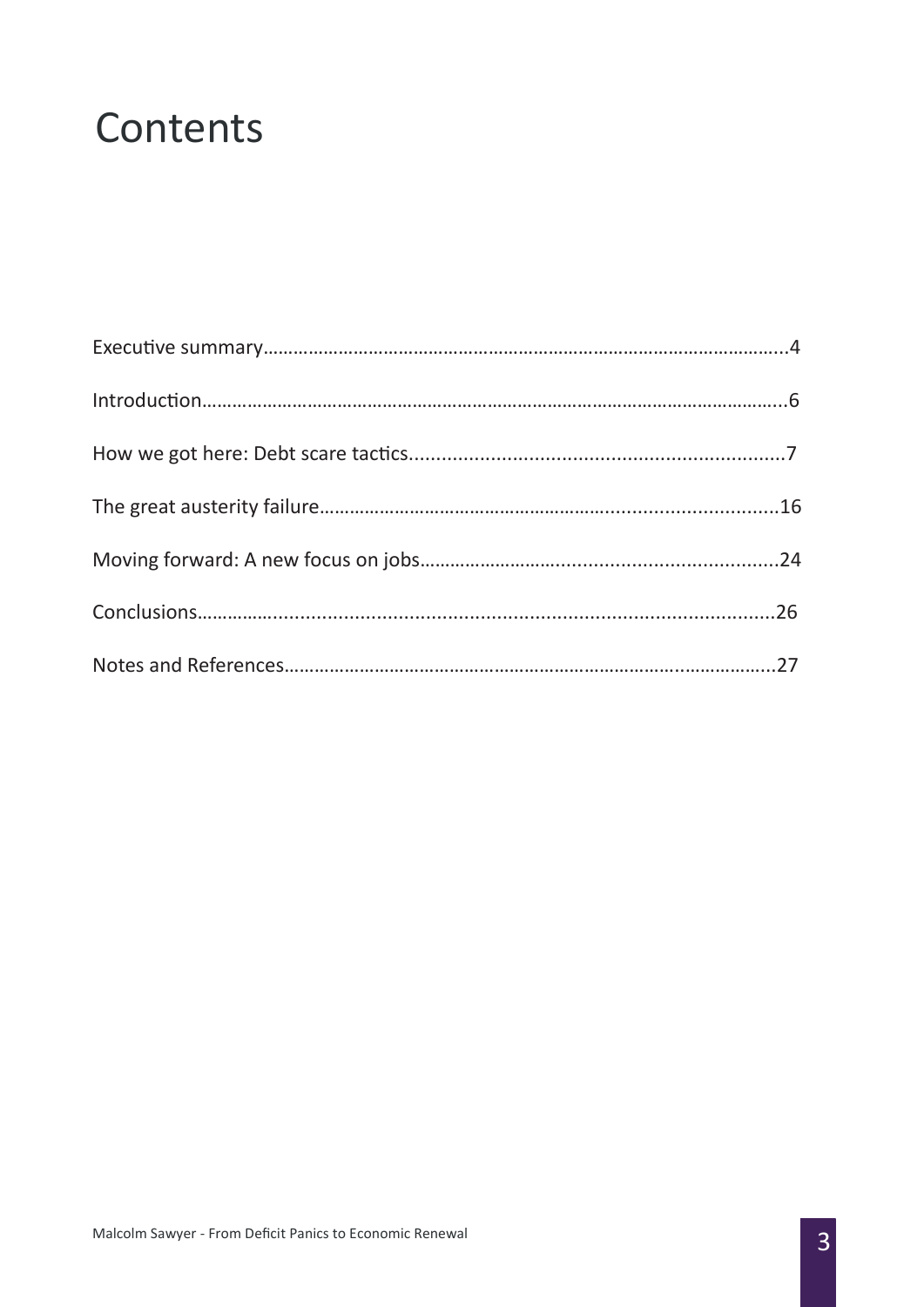### Executive summary

The responsibility of government is not to balance the budget but to balance the economy by moving it to full employment. This duty should be the guiding principle for macroeconomic policy, but has been set aside in recent years. The reigning political ideology of the past seven years has twisted economic policy into a method by which to undermine the state and erode the social infrastructure that the majority of the public depend on. It is time we move from a period of austerity to one of public investment with a focus on developing an economy that produces well-paid jobs. To do this we need three things to happen in tandem:

### **1. A dismissal of economic gimmickry**

Two core lies have been told to justify the public spending cuts since 2010. These lies must be challenged on every occasion.

(i) Reducing and then eliminating the government budget should be the primary focus of government expenditure and tax plans: Since 2010, the government has continually presented the size of the budget deficit as the most pressing issue in macroeconomic policy. Proponents of austerity claim that government borrowing places a debt burden on future generations, but the truth is government bonds are an asset for individuals and pension funds. Failure to invest in key areas – including health, education and in greening the economy – impose huge social and economic costs on this, and future, generations.

(ii) Fiscal consolidation and austerity will lead to a smaller budget deficit and higher growth: Since 2010, Conservative-led targets for reducing the deficit have been consistently missed. Continuing to aspire to these targets will further damage our economic recovery. The UK has already experienced its weakest recovery on record, undergone the worst decade for productivity growth for two centuries and suffered the lowest investment of all G7 countries since 1997.

#### **2. Building a new and honest narrative of how the economy works**

The reason Conservative-led governments have been able to develop and apply an economic policy which has no grounding in evidence is in part due to a lack of basic economic literacy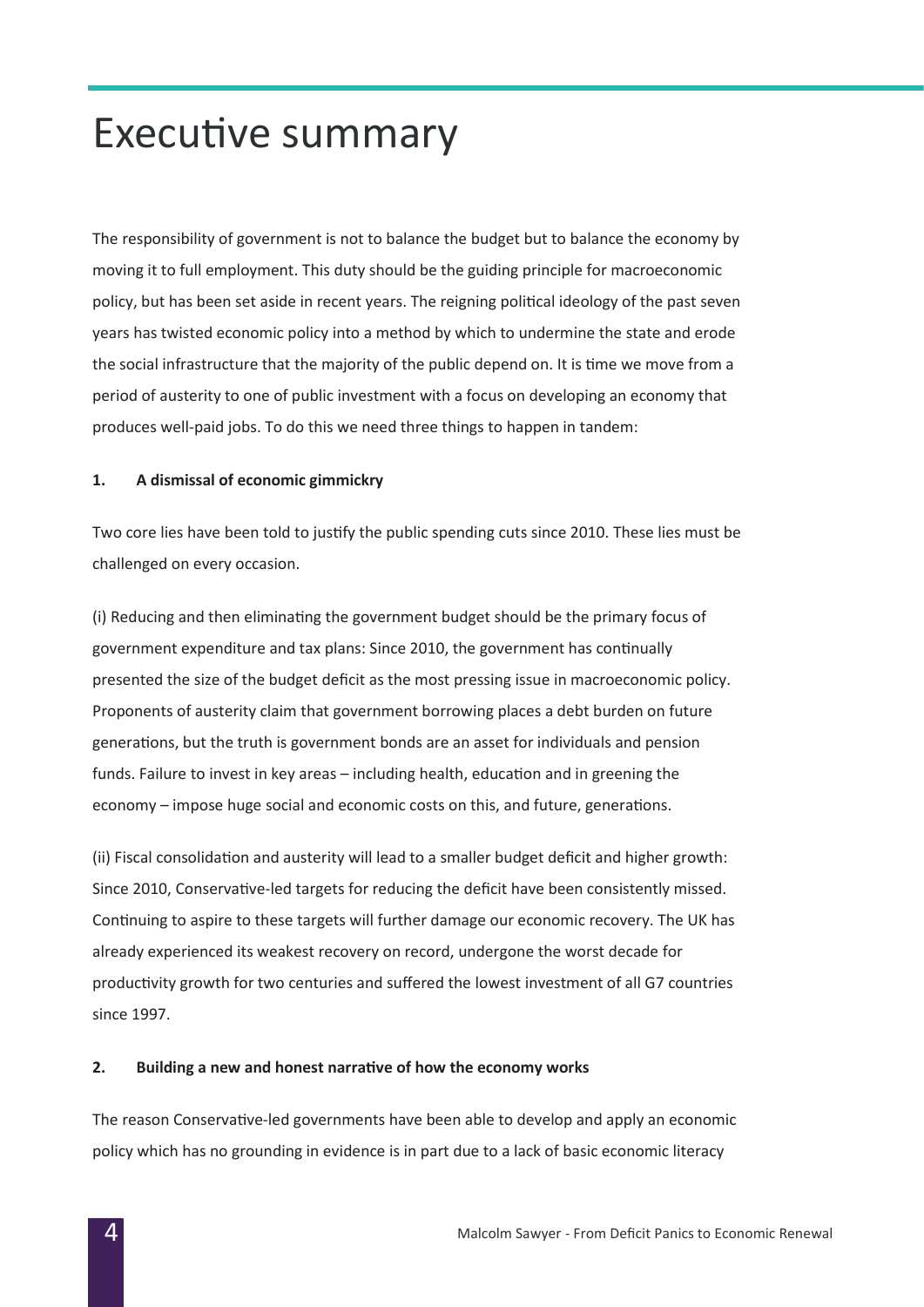across key actors and influencers in the public sphere. There are two areas where we need to ensure the public are no longer misled:

(i) There is a magic money tree: The key question when considering ideas of increased public expenditure and investment is not whether money is available: the Bank of England can provide money and borrowing is readily possible at historically low rates of interest. There is also huge potential to raise tax revenue through a more progressive tax system and a clampdown on tax avoidance.

(ii) The appropriate size of budget deficit should be judged by the level of unemployment: Setting arbitrary targets for the budget, as has been the approach of both this and the previous Chancellor, without accounting for current levels of unemployment is nonsense. When there is significant unemployment and underemployment then it is appropriate to expand public expenditure and the budget deficit to help bring down unemployment.

#### **3. A new focus for macroeconomic policy: Good jobs**

There should be no attempt to strive for a budget surplus through public expenditure cuts or through tax rises. A smaller deficit or budget surplus must be brought about through higher levels of investment and an improved net exports position.

We need a purposeful fiscal policy striving to achieve secure and well-paid full employment. This can be approached through socially beneficial public expenditure (notably on health, social care and education) and public investment on infrastructure and environmental sustainability. A progressive tax system tackling tax avoidance would go alongside enhanced public expenditure. Fiscal policy can help to create the conditions for secure and well-paid full employment, but it cannot do so by itself. It has to be accompanied by both labour market policies raising wages and reducing insecurity and an industrial strategy promoting investment in innovation regionally to address inequality.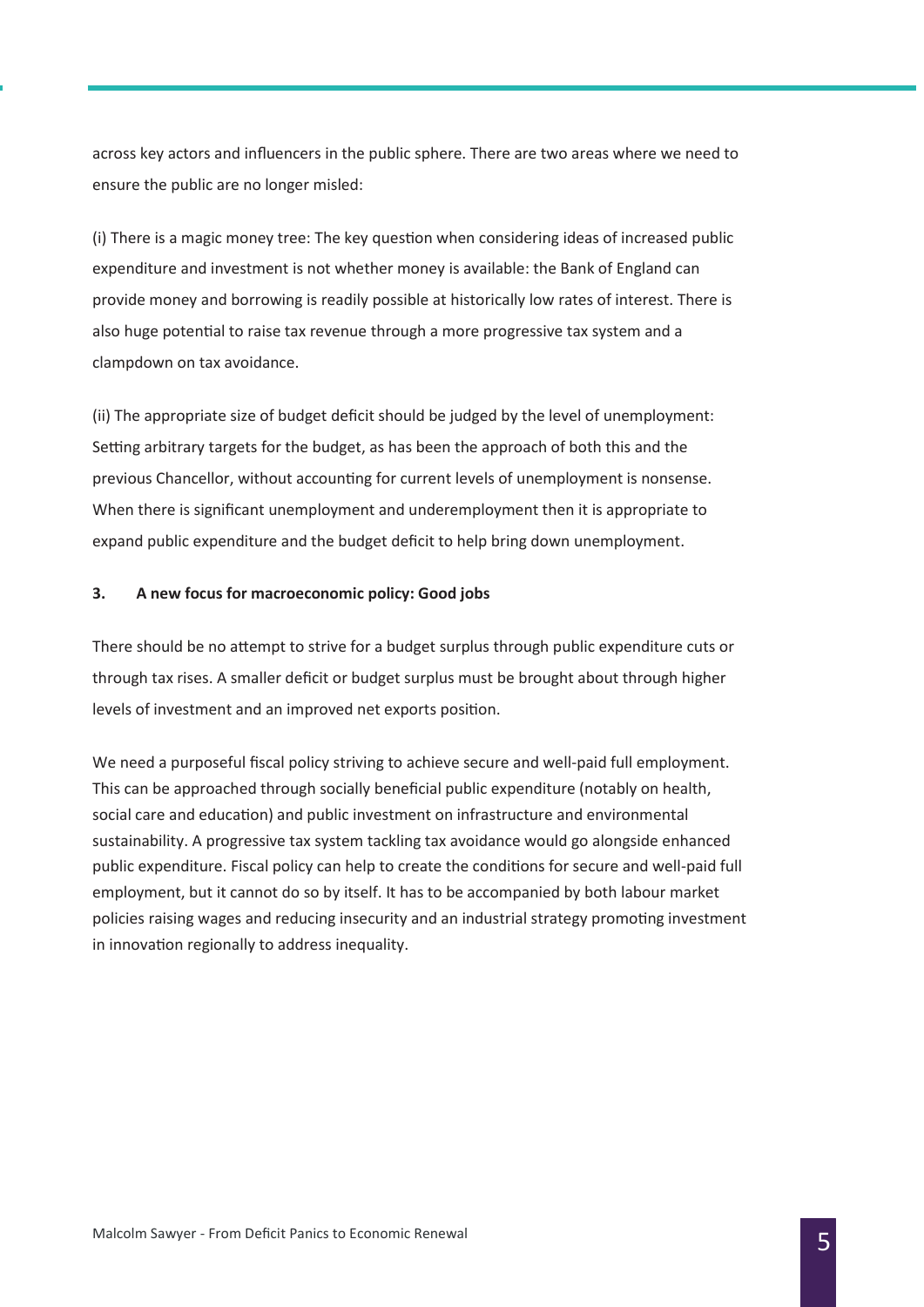### Introduction

Debates over public expenditure, taxation and fiscal policy over the past near decade have been dominated by the 'need to eliminate the budget deficit'. This is more technically referred to as 'fiscal consolidation', which involves reducing the government budget deficit and outstanding government debt. The policies that have followed have involved reductions (at least relative to GDP and to social need) in many parts of public expenditure, including health, education and policing. This package of cuts is widely termed 'austerity.'

One dictionary's definition of austerity is 'a situation in which people's living standards are reduced because of economic difficulties' (Collins English Dictionary). The need for austerity and reduced living standards can arise from the destruction of war, the failure of harvests and so on, and a general lack of resources. But the austerity from public expenditure cuts comes not from a lack of resources, but from a drive to reduce budget deficits when there are resources available – people unemployed. As such, the last seven years of austerity, pursued to reduce the budget deficit (the difference between public expenditure and tax revenue), is a matter of political choice.

The success of the narrative of austerity, despite its lack of economic rationale, deserves exploring. This paper charts how this approach took root and the misconceptions that have allowed it to continue. It highlights how austerity has failed in economic terms, illuminating the missed debt reduction targets and impacts on economic prosperity. It ends outlining a new focus – one of good job creation – to usher in a new era of macroeconomic policy based on evidence and in line with maximising the human and environmental well-being of this country.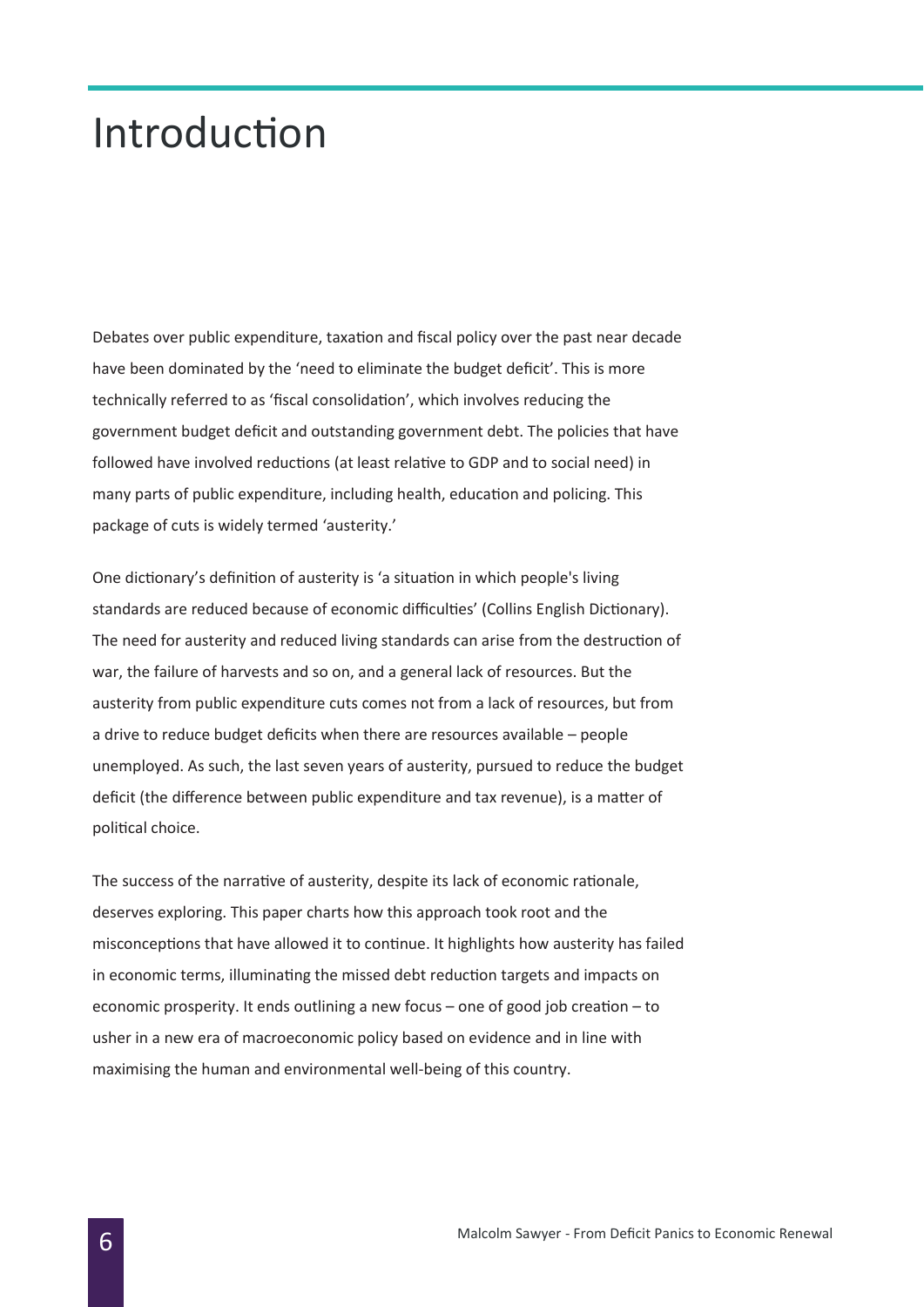# How we got here: Debt scare tactics

Developing a 'deficit panic and debt scare' was a central feature of the Coalition agreement between the Conservative and Liberal Democrats drawn up immediately after the general election of May 2010.<sup>1</sup> The agreed approach set the scene for the nature of the austerity programme pursued by the Coalition government and continued and reinforced under the present Conservative government. The Coalition agreement was based on the notion 'that deficit reduction, and continuing to ensure economic recovery, is the most urgent issue facing Britain'. It committed the Coalition partners to 'significantly accelerate the reduction of the structural deficit over the course of a Parliament, with the main burden of deficit reduction borne by reduced spending rather than increased taxes' (Cabinet Office 2010, p.15).

The emergency budget of June 2010 (HM Treasury, 2010) set out the intentions to achieve budget deficit reductions at a faster pace than had been envisaged by the outgoing Labour government, with around 80% coming from cuts in public expenditure and around 20% from rises in tax rates. Later, the Treasury claimed that 'this approach is consistent with OECD and IMF research, which suggests that fiscal consolidation efforts that largely rely on spending restraint promote growth. Tax measures can be an effective tool for reducing the deficit quickly, allowing for phased reductions in public spending. The government's consolidation plans therefore involve a rising contribution from public spending over the forecast period' (HM Treasury 2011, p. 15).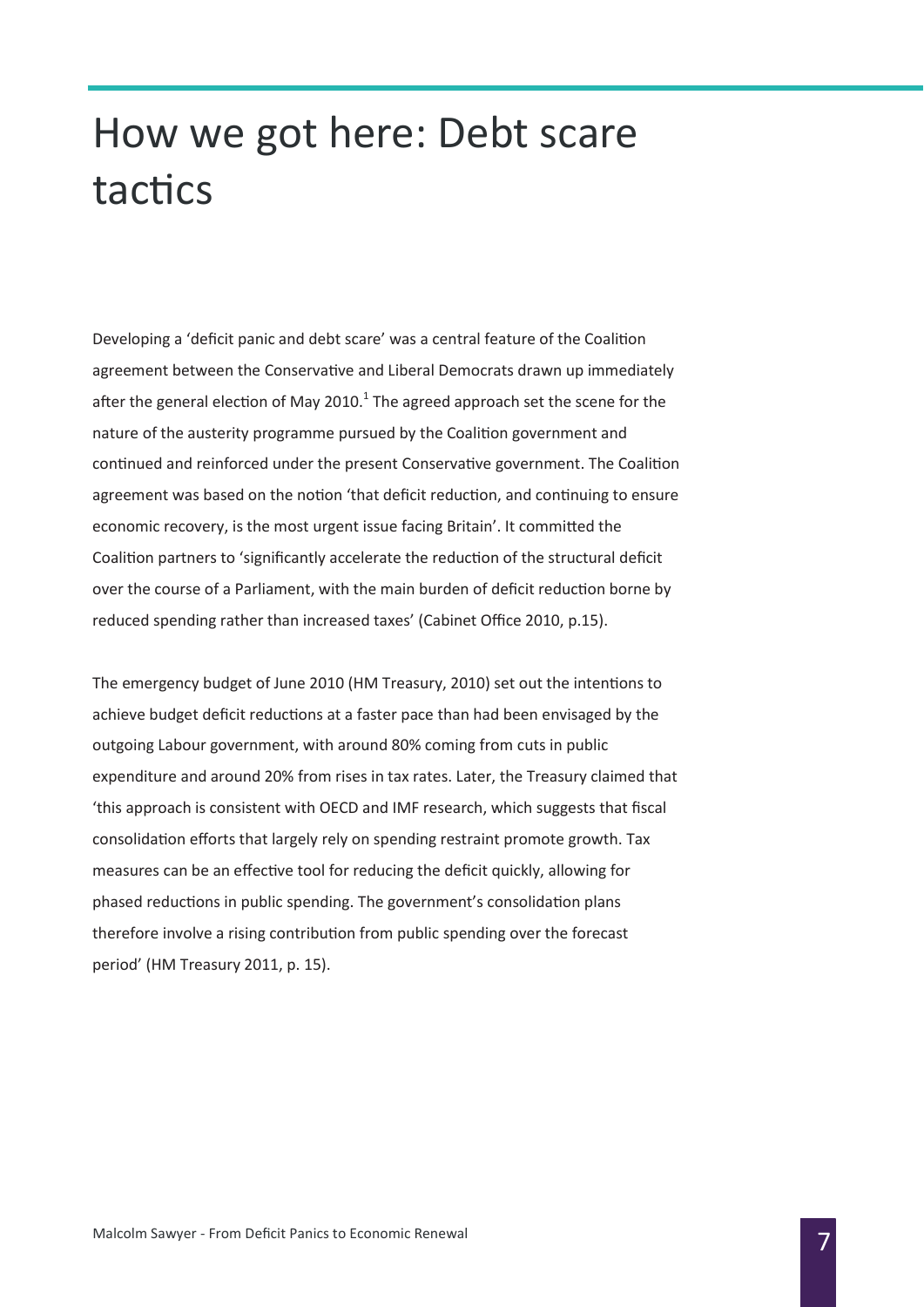There were three important though erroneous arguments being advanced here:

1. The budget deficit reduction is the most urgent problem facing the country. It is rather ludicrous to portray deficit reduction as the most urgent issue facing Britain without mentioning high levels of inequality and poverty, unemployment, environmental concerns from climate change, stagnant productivity and real wages, the scale of the current account deficit, not to mention addressing the financial crisis and its causes. The claim is made without any recognition that the budget deficit rose rapidly in 2008 and 2009 because of the recession following on the financial crisis as tax revenues slumped. Elevating the elimination of budget deficit to the 'most urgent' problem detracts political attention from addressing those other and much more important issues. Indeed, the ways in which deficit reduction was approached exacerbated those other economic problems.

2. Deficit reduction, fiscal consolidation and austerity leads to economic recovery. Indeed, it is reductions in public expenditure and austerity which threatened the recovery. Economic recovery comes from a revival of demand, whether from investment, exports or consumer expenditure, and the budget deficit will decline as a result as tax receipts rise. Rising budget deficits go with recession, and falling budget deficit goes with economic recovery, but it is economic recovery which brings about budget deficit reduction and not the other way round.

3. The third erroneous argument comes from the emphasis on cutting public expenditure coupled with limited increases in tax rates. This was a crucial decision for it clearly put the emphasis on reductions in public expenditure, hurting those who use and rely on public services and social security the most. The research from the OECD and IMF claimed in support of this approach is of dubious merit. The 'deficit panic and debt scare' were being used as the smoke screen for reducing state activity. How often have we heard a policy of cuts to public expenditure being defended on the basis that 'the deficit has to be dealt with'? A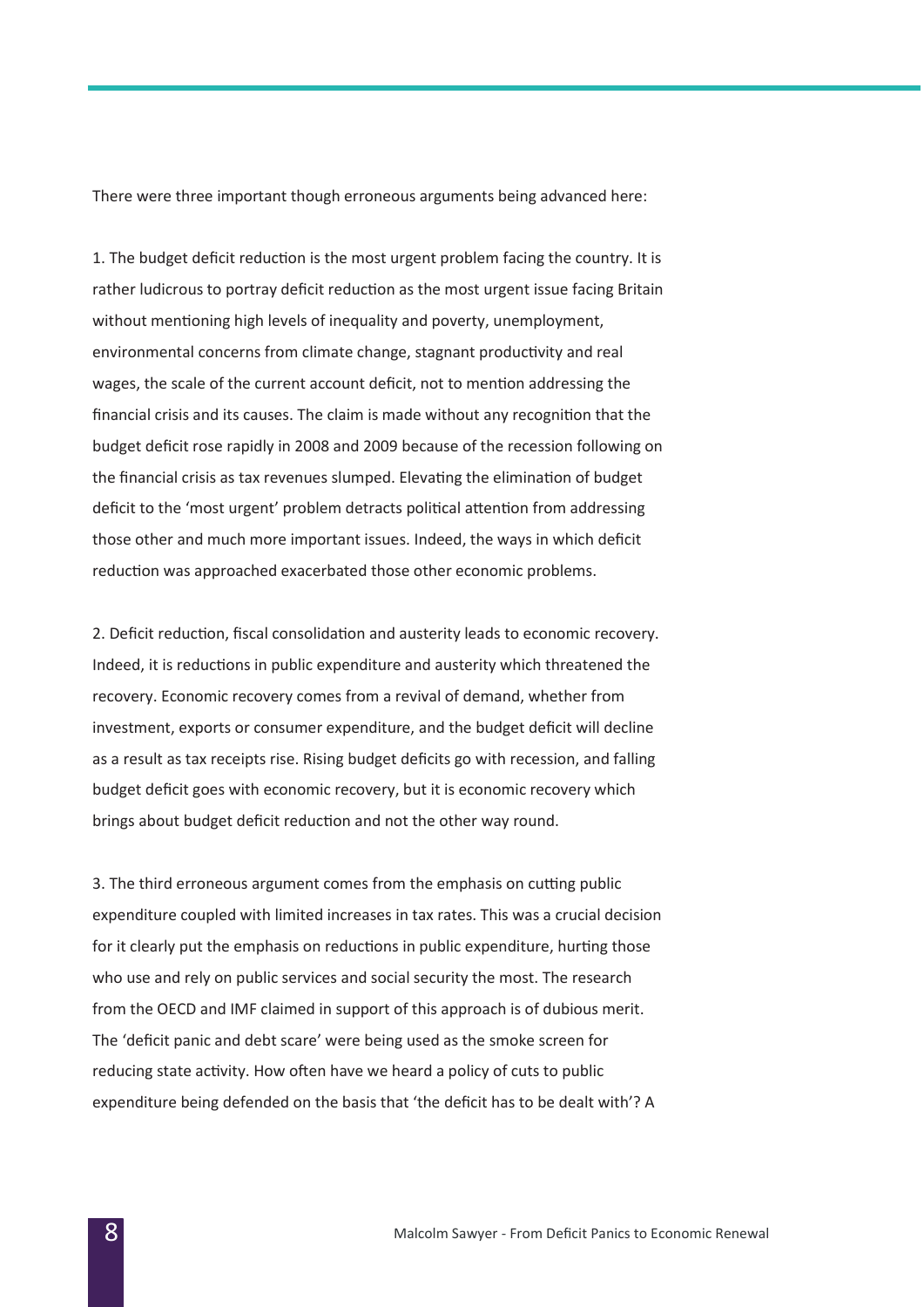policy cutting public expenditure (e.g. the reduction in the number of police officers) is not defended on the basis that such expenditure is wasteful and is not socially beneficial, nor is it defended on the grounds that society's resources can be better deployed elsewhere. Its only 'merit' appears to be that the budget deficit may be cut as a result.

Various justifications and rationales for fiscal consolidation, deficit reduction and austerity have been advanced by the Coalition and Conservative governments (and regrettably echoed by many Labour politicians). The justifications and rationales simply do not hold water.

### *'Debt burden on future generations'*

One of the most frequently heard arguments for reducing and eliminating the budget deficit is that the government borrowing which is entailed is an intolerable burden on future generations – the fate of our grandchildren being frequently invoked. Two quotes from the recent Conservative party manifestos provide illustrations.

- 1. 'And failing to control our debt would be more than an economic failing; it would be a moral failing – leaving our children and grandchildren with debts that they could never hope to repay … Our long-term economic plan reflects our values: we as a nation should not be piling up and passing on unaffordable levels of debt to the next generation' (Conservative party, 2015 p.8).
- 2. 'The greatest impact a government can have on future generations is the amount it chooses to borrow to pay for current spending' (Conservative party, 2017, p. 63)

A budget deficit does, of course, involve government borrowing and adds to the government debt, though the ratio of government debt to national income only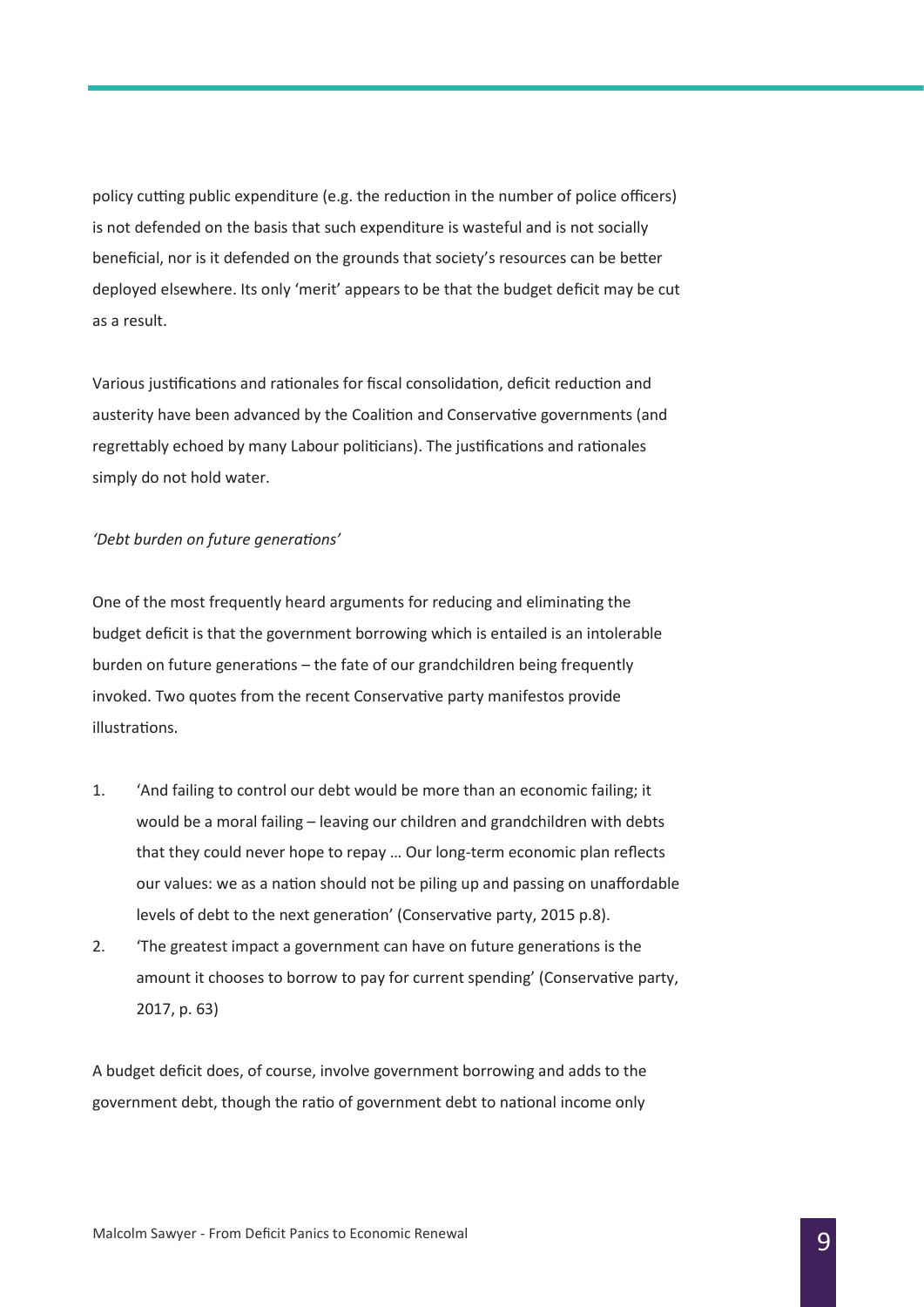increases if the debt is growing more quickly than national income. Government bonds are a debt of the government on which interest will be paid and at some stage the principal repaid, but they are also an asset of those who have purchased them.

Government bonds are an important way in which people hold their savings and in which pension funds place their assets. Government bonds should then be considered as an asset which may well be inherited by our grandchildren if we so desire. The interest which is payable on government debt is in effect a transfer from one group (taxpayers) to another group (bond holders).

Currently around a quarter of government bonds are held by the Bank of England (hence the government is in effect paying interest to its own agency), a quarter by pension funds (and thereby contributing to private pension payments), a quarter by private individuals, and a quarter by foreigners). It is often argued that interest payments made by the government could be used for other purposes, which forgets that the borrowing had paid for previous public expenditure. Further, the historic experience has been that the government has borrowed more each year than the interest payments on past debt – the government borrows from one set of rentiers to pay interest to another set of rentiers.

It is austerity itself which can impose major and real burdens on future generations (as well as on present generations). The burdens come from cuts in public expenditure, which means lower expenditure on education and on health, and less investment in infrastructure. High levels of unemployment, particularly amongst the young, can scar the unemployed well into the future as their future job prospects opportunities are harmed. It should be the moral duty to ensure the next generation are not scarred now by the experience of unemployment, and that resources which otherwise stand idle are used to invest in the future. The greatest impact which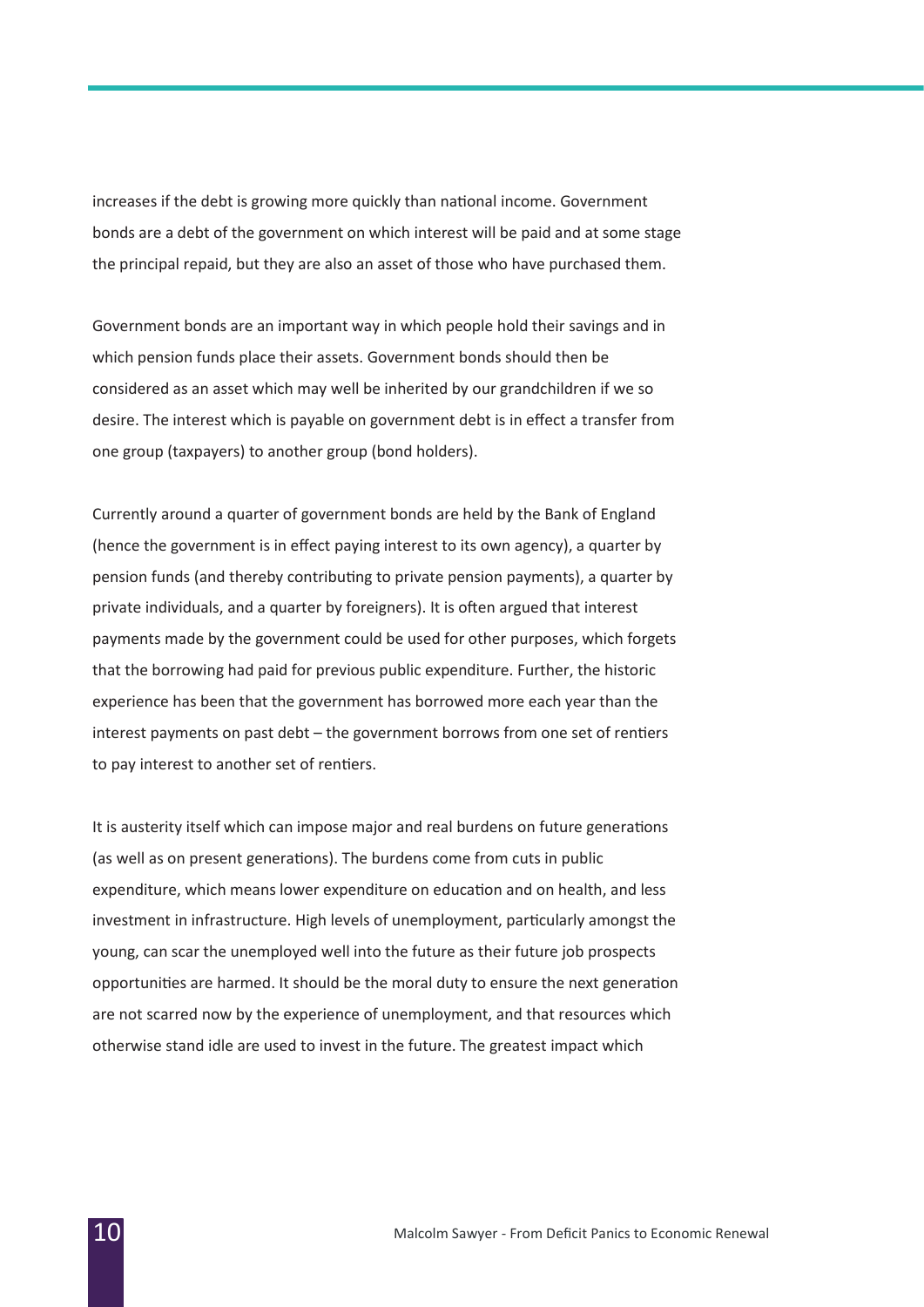government can have on future generations surely comes from the ways in which it approaches sustainability, climate change and environmental protection.

#### *'It's like the credit card being maxed out'*

If the UK government had not borrowed around £70 billion in the financial year 2016/17, then people (including through pension funds) would not have been able to save the amount they did. The government borrowing enabled people to realise their savings intentions – without the government steeping up to borrow, there could not be that volume of savings. The time for government borrowing is precisely the time when people and corporations wish to save more than they wish to invest, and the government is able to borrow from the private sector.

This is not to argue that there is no limit on how much the government can and should borrow. But rather than an arbitrary percentage of GDP, the amount the government should borrow should be guided by the amount the private sector would want to lend when the economy is operating at full employment - the difference between the amount the private sector wants to save and the amount it wants to invest. Borrowing more would 'crowd out' private investment; borrowing less would lead to less savings and unemployment. The government's credit card is only 'maxed out' when full employment is reached in the sense that it should not be increasing the scale of its borrowing, though the government would need to continue its borrowing.

Attempts to portray the government like a household have an intuitive appeal but can be severely misleading. Government spending has a marked effect on government tax revenue – government's payment of wages is subject to income tax and national insurance contributions, and government spending has multiplier effects on economic activity which yields tax revenue. The government has its own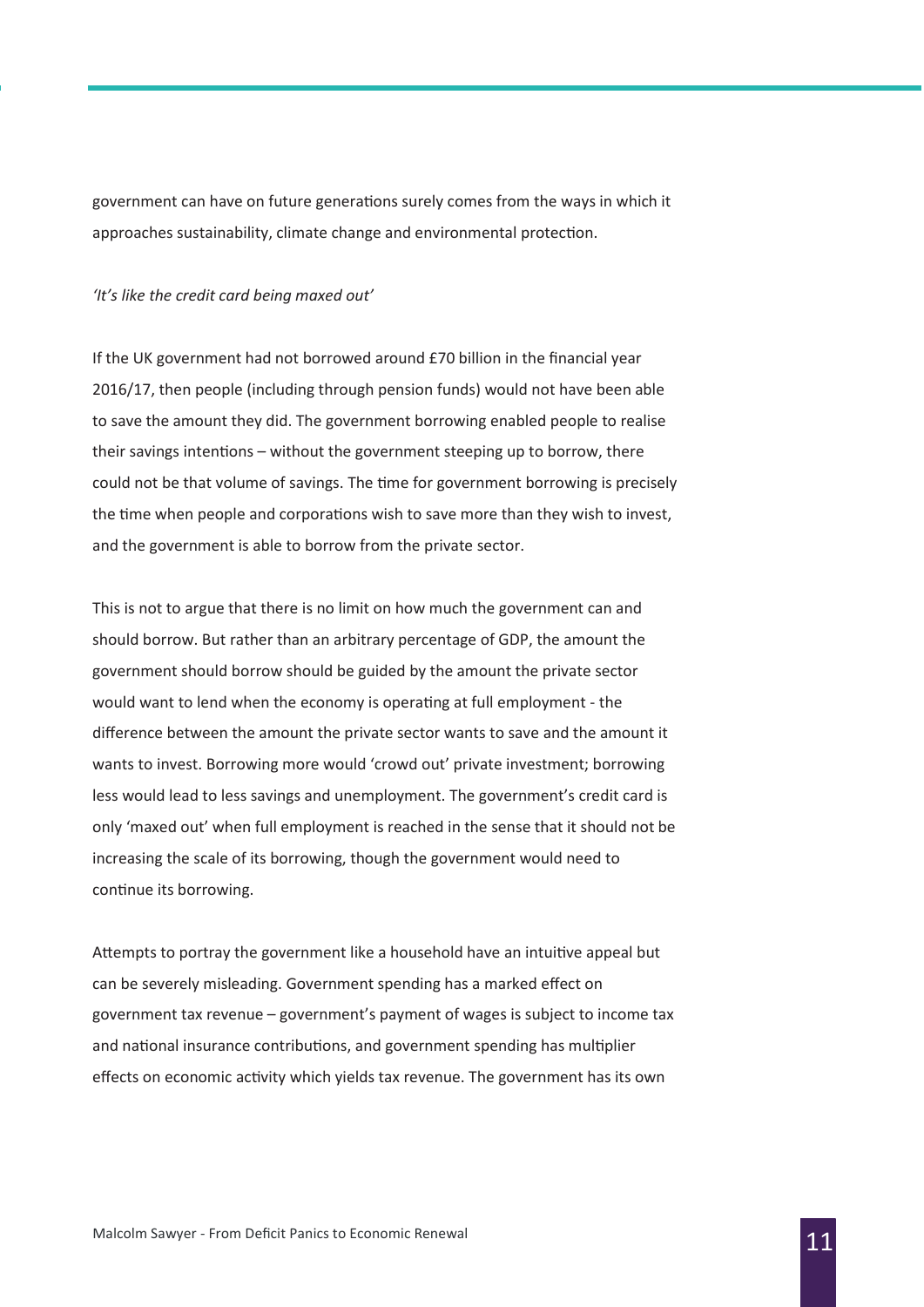bank – the central bank – which is able to finance its expenditure further explained below. But most of all, the government's responsibilities are the provision of high quality socially beneficial public services, progressive taxation and arranging its budget position to secure high levels of employment.

There is the similarity that if a household cuts back its expenditure, it will reduce demand in the economy, as will a government – and if households cut back together then the economy will fall into recession. Similarly, if firms cut back on their investment programmes, the economy will enter recession – as happened in the aftermath of the financial crisis in 2008. In those circumstances, it becomes the responsibility of government to not cut its expenditure and further exacerbate the recession – a responsibility which government accepted to some degree in 2008/09, limiting but not preventing the extent of the recession. The responsibility of government is not to balance the budget, but to balance the economy by moving it to full employment.

#### *'There isn't the money'*

It is remarkable that when Labour (and others) propose to increase expenditure in some way, the cry goes up that 'there is no 'magic money' tree.' When the Conservatives find it expedient to increase spending – the additional money for Northern Ireland to secure the support of the DUP for the Conservative minority government is the clearest example—there appears to be no problem in terms of the availability of money.

The reality is that as far as government expenditure is concerned, money is always available. The money spent by government is what may be termed central bank money – the government draws on its account with the Bank of England in order to spend, and there is then a corresponding increase in the recipients' bank accounts (and banks have their reserves at the central bank increase as their customers' bank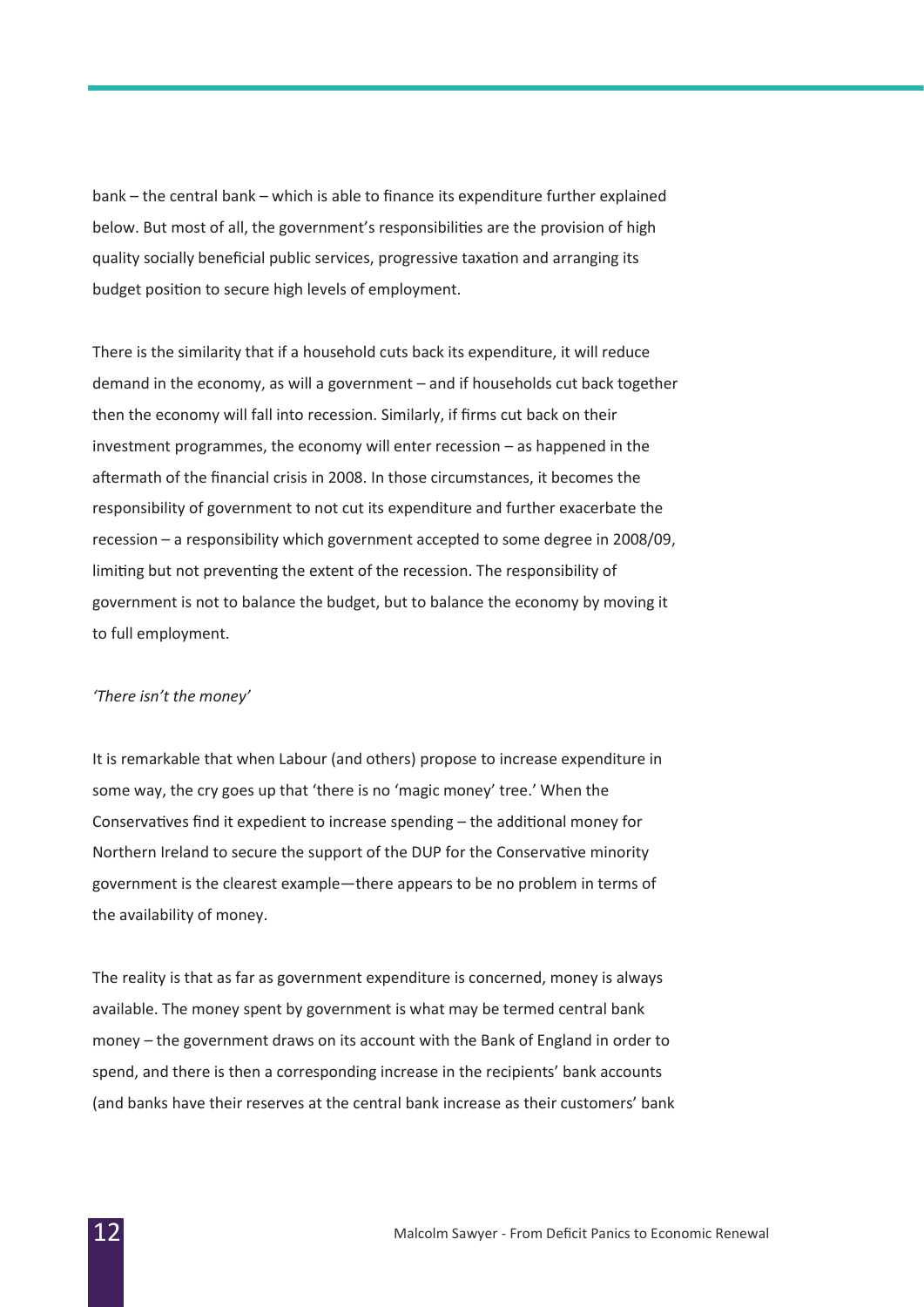deposits increase). This spending by government using central bank money happens every day of the week – government draws on its account at the Bank of England and makes payments – whether on welfare benefits such as pensions, child benefit, wages and salaries of government employees, or private contractors supplying goods and services to the government. And every day of the week money returns to the government and into its account at the Bank of England – payment of taxes being the predominant reason.

Government expenditure actually precedes tax revenue. If money has not been created through government expenditure, it cannot be paid back in taxes. Government expenditure directly creates tax revenue – those employed by the state pay income tax and national insurance on their earnings; the employees spend their (post-tax) income, thereby paying further in value-added tax and so on, and also creating further jobs (effectively the multiplier effect).

If you want to buy something, you may say that you do not have the money. But if you were only able to work 20 hours a week when you would like to work 40 hours, then the reason you cannot buy is because you are not able to work as much as you would like and earn more.

For the economy as a whole, the ability to produce is limited in the end by the resources available – the people, the machines, and so on. If there was full employment, it would be right to say that there are not the resources to have more undertaken by the public sector unless less is undertaken by the private sector. But when there is unemployment or underemployment, the resources are there to produce more in both the private sector and the public sector.

Instead of being concerned as to where the money will come, the first question on any proposed expenditures should be whether such expenditures will provide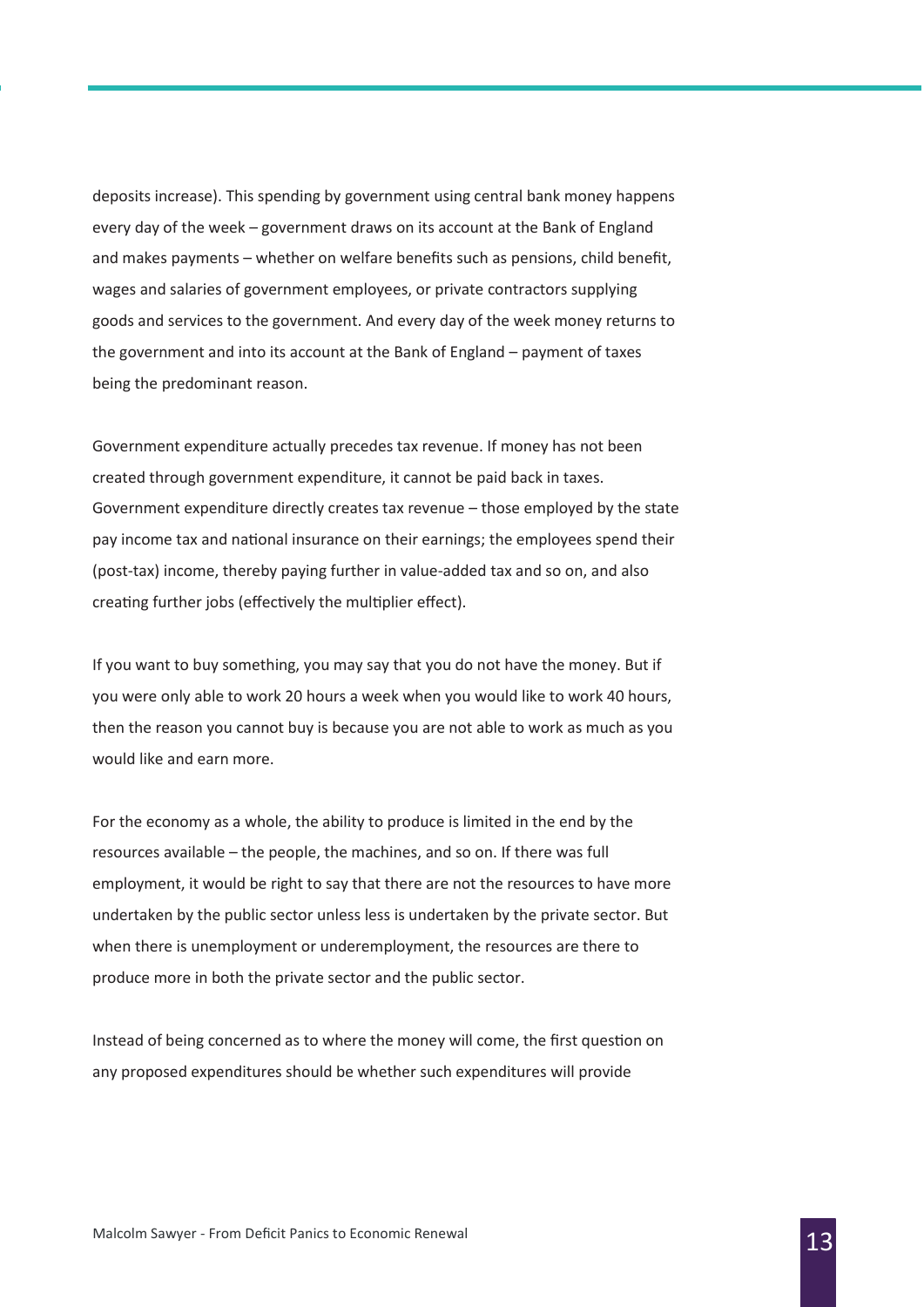socially beneficial and desirable services or provide income to people. There has to be consideration of the availability of the necessary resources (notably people) to enable the services to be provided, whether those resources will be drawn from other activities or from the pool of unemployed, and whether the required specialised skills are available.

The funding arrangements for the expenditure also have to be reckoned with. Much of the money spent by government returns to the government in the form of tax receipts, and more can be returned through the government selling its bonds. A highly simplified set of accounts for consolidated government and central bank would involve: government expenditure = tax revenues plus net sale of bonds plus change in central bank money held outside government.

What is termed central bank money (that is money created by the Bank of England) takes one of two forms – it is of reserves held by clearing banks with the central bank, and notes and coins held by the public. How much government expenditure should be funded by tax revenue, how much by the sales of bonds and how much by changes in central bank money should depend on the general state of the economy: how much additional central bank remains in circulation, and what is the appropriate scale of government borrowing.

#### *'We're living beyond our means'*

The government budget deficit is often portrayed as us 'living beyond our means', as the government is spending more than it is receiving in tax revenue. A government deficit does mean that the public is in a sense receiving more from the government (the benefits of expenditure) than it is paying to the government (in the form of taxes). But to say that the country is living beyond its means because there is a budget deficit is to confuse the government with the country.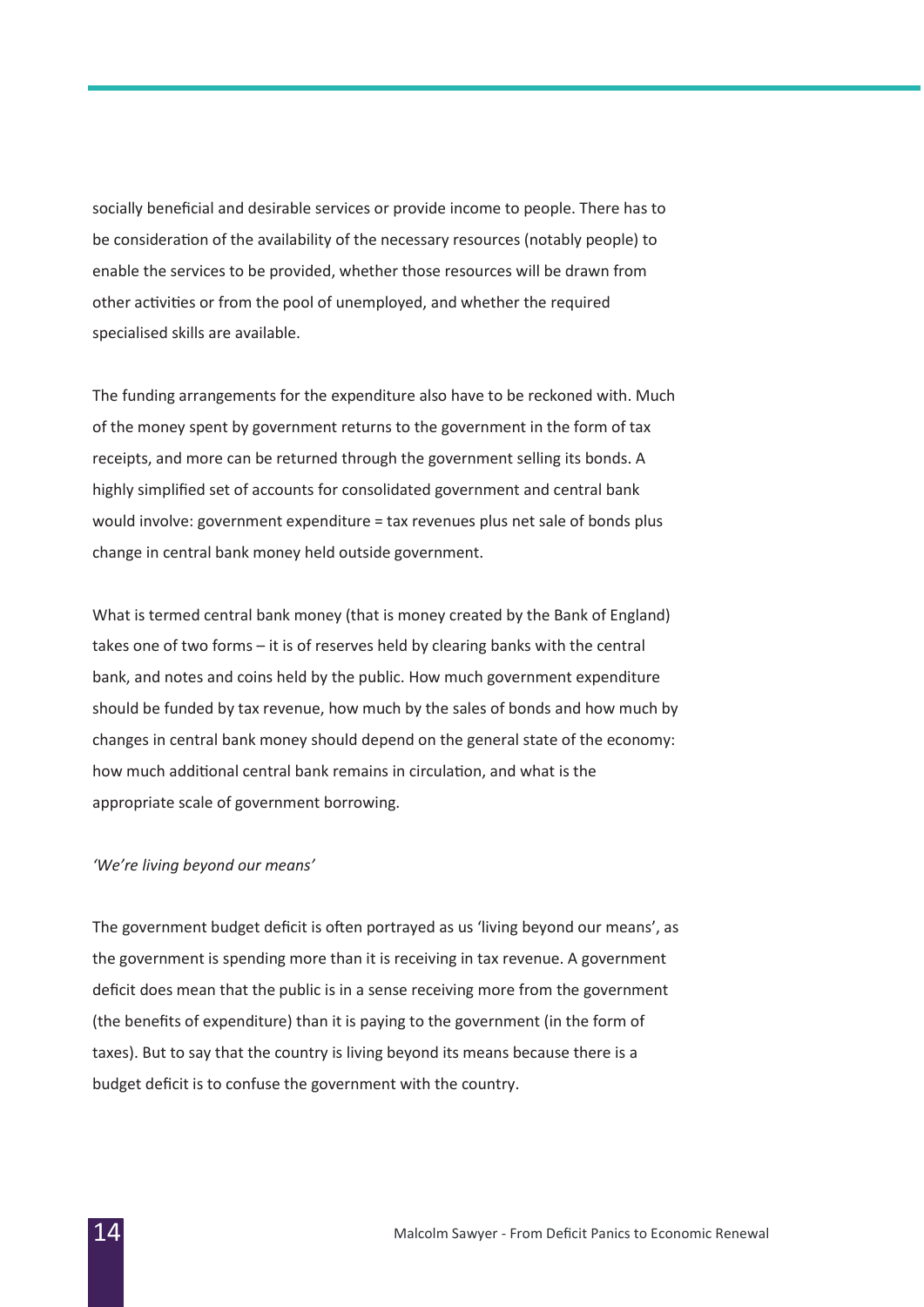There is, though, a way in which the UK and its people (rather than the government) is currently living beyond it means – that is the current account deficit. The current account deficit is made up from the trade deficit (the excess of imports over exports) and the net income (remitted profits and royalties by multinational companies, interest paid, labour earnings) position with the rest of the world. The current account deficit has to be covered by borrowing from overseas, and it is that deficit which at some stage will need to be addressed. The recent record on the current account deficit and its tendency to grow are briefly indicated below. It is that current deficit which will at some point have to be addressed.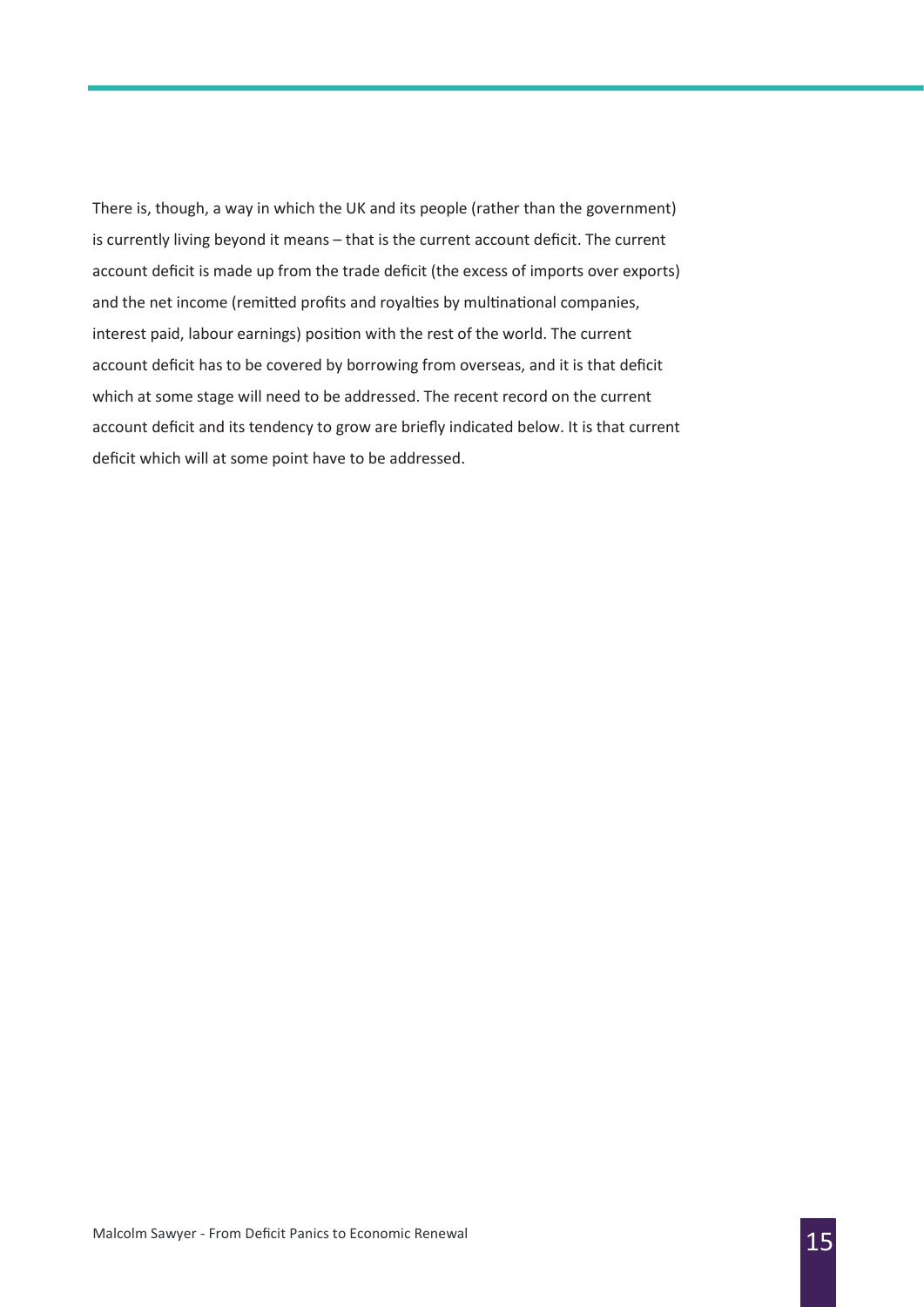### The great austerity failure

The last seven years have seen a succession of budget deficit reduction and elimination targets being set for up to five years ahead. The precise nature of the targets has shifted – sometimes current budget, sometimes total budget, sometimes actual budget, sometimes cyclically adjusted. The continuing story is, though, of failures to achieve the deficit targets.

In the emergency budget of 2010, Chancellor Osborne set the objective of eliminating the cyclically adjusted current budget deficit by 2015/16 (that is the budget excluding capital investment and adjusted for the level of economic activity). The route to deficit elimination was largely to come from cuts in public expenditure with minor tax rises. The overall net borrowing by government ('public sector net borrowing') was intended to decline from 11.0% of GDP in 2009/10 and a forecast 10.1% in 2010/11 to 1.1% in 2015/16, with the current budget into balance (and on a cyclically adjusted basis into a small 0.8% of GDP surplus). In the outturn the public sector net borrowing was 3.8% of GDP in 2015/16 and the cyclically adjusted current budget deficit 2.0% of GDP.

It would be possible, though tedious, to go through budget statement by budget statement to detail the continual failures to meet deficit reduction targets and the shifting of the targets. Let us instead fast forward to 2015, when further fiscal consolidation was considered 'necessary to ensure that debt keeps falling as a share of GDP and to deliver a balanced structural current budget in 2017-18, meeting the new fiscal mandate that Parliament voted on earlier this year' (Conservative manifesto 2015 pp.8/9). However, 'a balanced current budget is not enough to deliver a reliable reduction in our level of national debt, which remains far too high in a world of continuing economic challenges. International evidence and Treasury analysis shows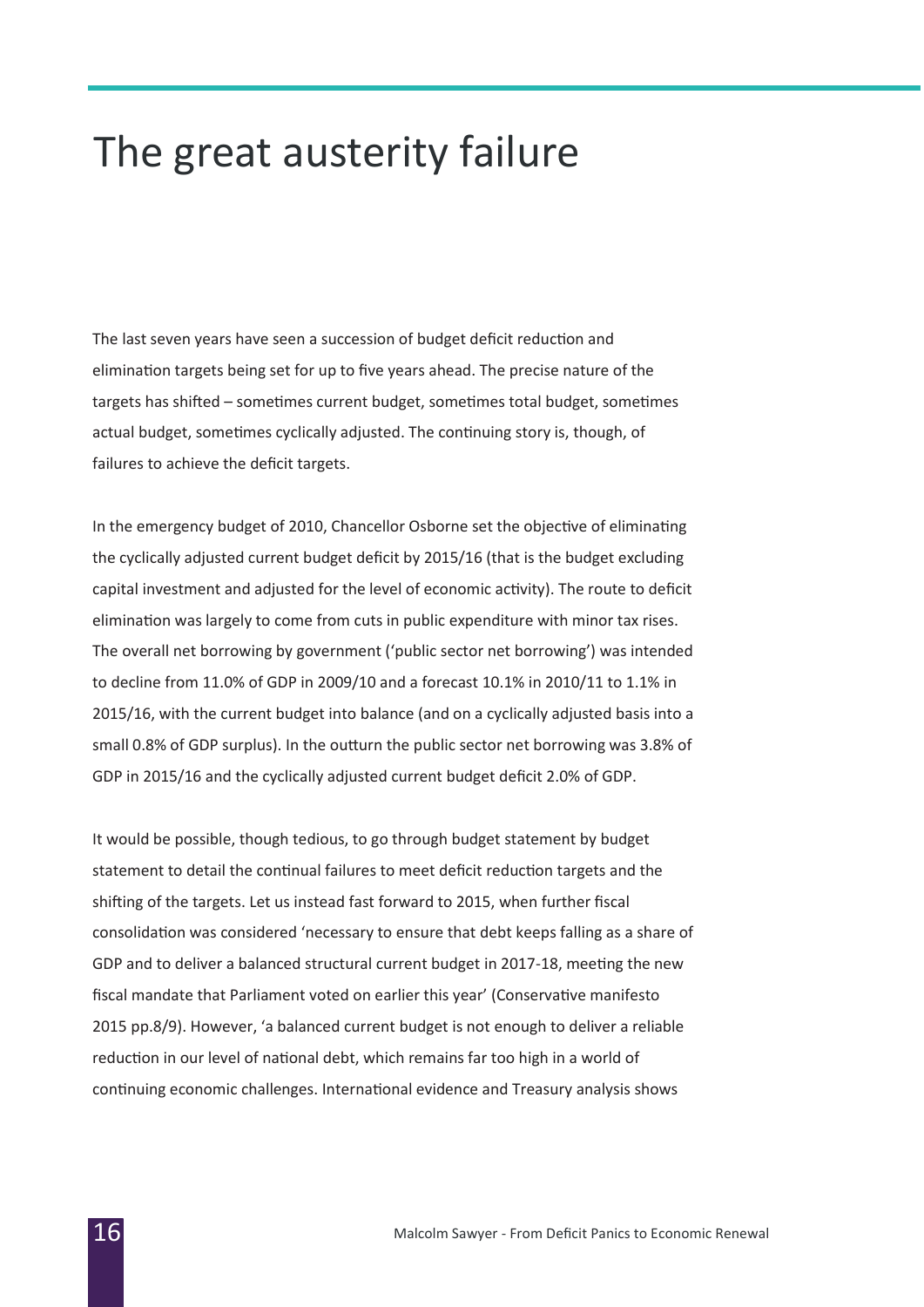that the only way to keep our economy secure for the future is to eliminate the deficit entirely and start running a surplus. Anything less would be to ignore the lessons of the past' (Conservative manifesto, 2015, p.9).

A 'Charter for Fiscal Responsibility' was introduced in 2011, following a succession of previous similar named codes, in which the deficit and debt targets were formally set out. In a speech to at the Mansion House, London in June 2015, the Chancellor of the Exchequer announced his intention 'that, in normal times, governments of the left as well as the right should run a budget surplus to bear down on debt and prepare for an uncertain future', and that 'in the budget we will bring forward this strong new fiscal framework to entrench this permanent commitment to that surplus, and the budget responsibility it represents.' (Osborne, 2015). $^2$ 

In the revised Charter for Fiscal Responsibility, the Treasury's mandate for fiscal policy was set as 'a target for a surplus on public sector net borrowing by the end of 2019-20' and in 'normal times', once a surplus has been achieved, as 'a target for a surplus on public sector net borrowing in each subsequent year'. The mandate was supplemented by 'a target for public sector net debt as a percentage of GDP to be falling in each year'. These targets could be lifted if in the assessment of the Office for Budget Responsibility there was a 'significant negative shock' which was defined as growth of less than  $1\%$  per annum.<sup>3</sup>

There have been further revisions to the Charter for Fiscal Responsibility. In the version of Autumn 2016, the Treasury's objective becomes to 'return the public finances to balance at the earliest possible date in the next Parliament [i.e. after 2020]' and 'a target to reduce cyclically-adjusted public sector net borrowing to below 2% of GDP by 2020-21'. The mandate is 'supplemented by: a target for public sector net debt as a percentage of GDP to be falling in 2020-21' and 'a target to ensure that expenditure on welfare in 2021-22 is contained within a predetermined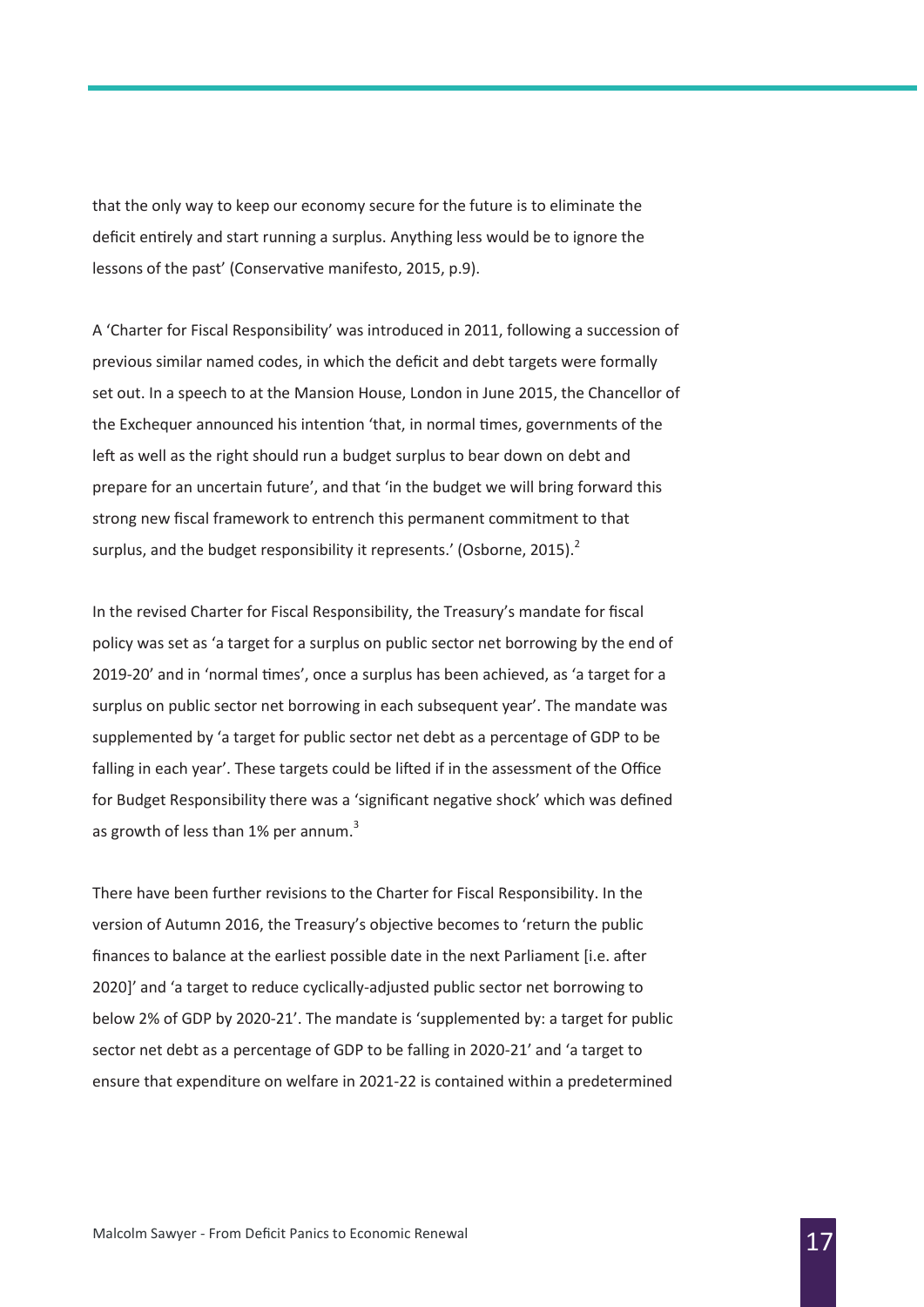cap and margin set by the Treasury at Autumn Statement 2016' (Charter for Budget Responsibility: Autumn 2016 update). This was echoed in the Conservative election manifesto of 2017 with 'we will continue with the fiscal rules announced by the chancellor in the autumn statement last year, which will guide us to a balanced budget by the middle of the next decade' (Conservative party, 2017, p.14).

The pattern on the budget deficit targets has been one of setting them for a number of years ahead, a failure to meet those targets and then pushing back the date at which some form of budget balance or surplus is to be achieved. This has now been combined with setting the aim that after a budget surplus has been reached that it be maintained. It is instructive to first enquire why there has been the failure to meet the deficit targets, and then to ask whether running a budget surplus is feasible.

The change of chancellors from Osborne to Hammond brought some shifts in declared targets for budget deficits and public debt – the changes from the Charter for Fiscal Responsibility 2015 to that for 2016 mentioned above illustrate that. They can be seen as some further pushing back of the dates for achieving a balanced budget, and dropping Osborne's fascination with trying to achieve the unachievable of budget surpluses on a permanent basis. These shifts could accommodate some increases in public expenditure (as compared with what was previously scheduled). However, the changes do not address the basic problem that deficit and debt targets are set without regard to the state of the economy, the feasibility of achieving them, or their desirability.

The failure to reach the deficit reduction targets can be ascribed to the slow recovery from the financial crisis and its after effects. Figure 1 portrays the path of output and of output per person. The slow rate of recovery, and particularly the failure of productivity (output per person hour) to grow at anything like the rate observed prior to the financial crisis, are clearly evident. The sluggish performance of productivity and the associated failure of living standards to rise has added to the feelings of austerity.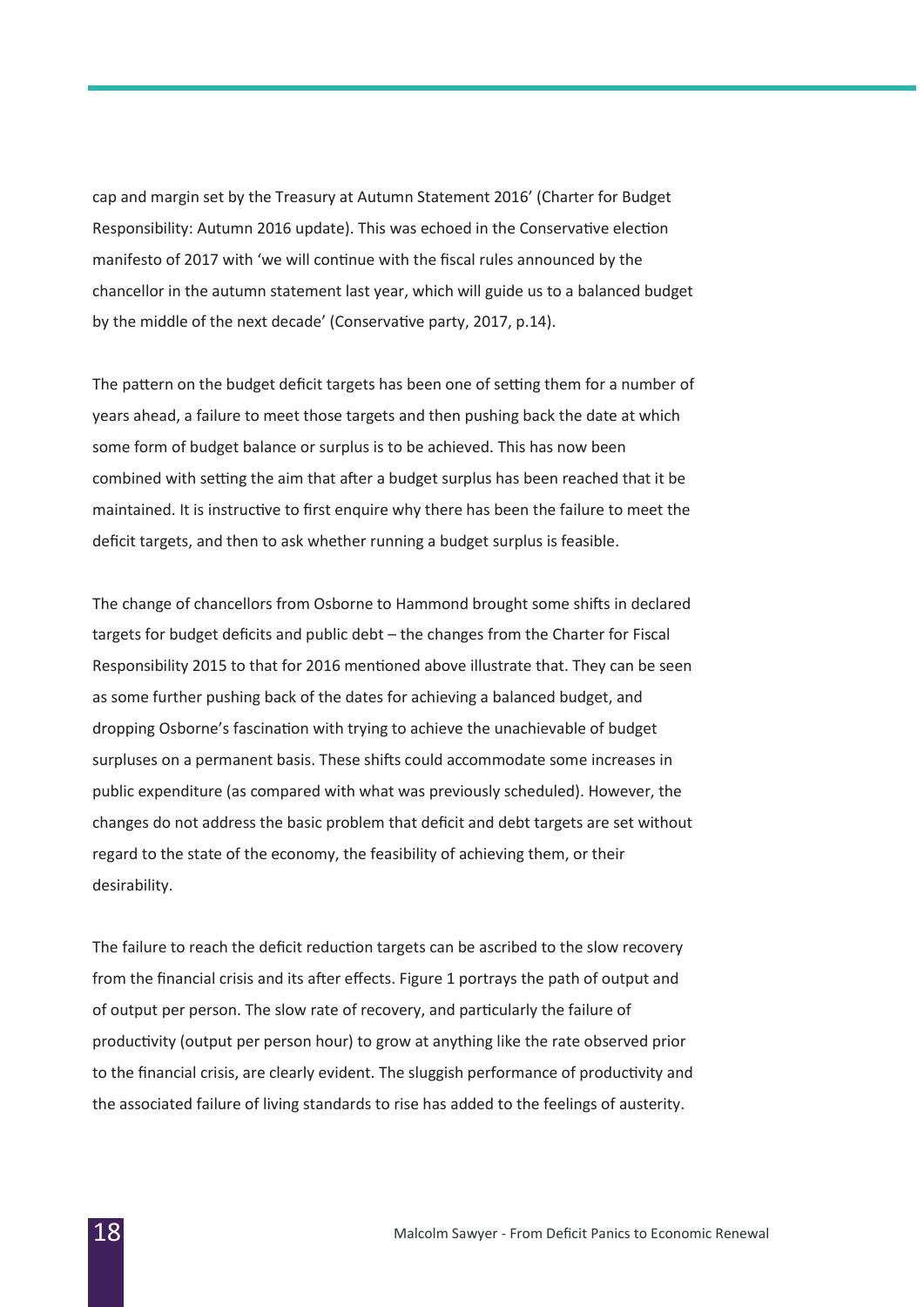The slow rate of output growth has meant that tax revenues did not rise as anticipated and help to explain the failure to meet deficit targets.



*Figure 1 Growth of output and output per person hour since 2008 (a) Gross Domestic Product (Quarterly £billion 2013 prices)*



Source: Calculated from Office for Budget Responsibility, Supplementary Economy Tables, March 2017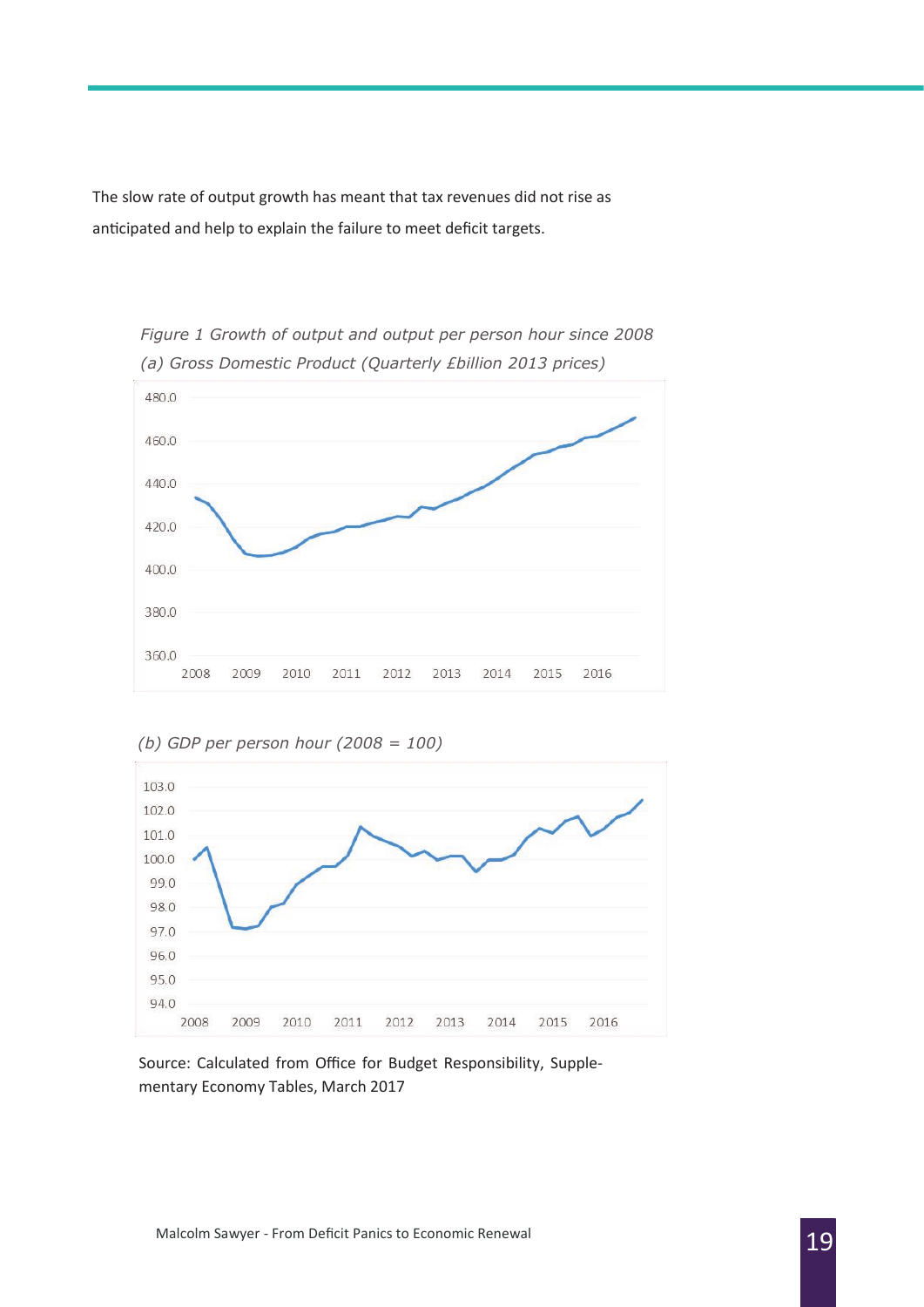Another way of viewing the budget deficit is to relate it with its counterparts of private net savings (savings minus investment) and capital account inflows. One person's borrowing is another person's lending. And one sector's borrowing is another sector's lending: if the government is borrowing it has to be that the private sector is lending. The key relationship then is that public sector borrowing is equal to private sector net lending plus lending by overseas. The borrowing by the public sector is the difference between its (tax) revenue and public sector expenditure (current, capital, transfer payments and interest on debt). The private sector net lending is the difference between private savings (by households and corporations). The lending by overseas (and hence borrowing by the UK) is the capital account inflow and is equal to the current account deficit.



*Figure 2: Sectoral balances since 2008*

Source: Calculated from Office for Budget Responsibility, Supplementary Economy Tables, March 2017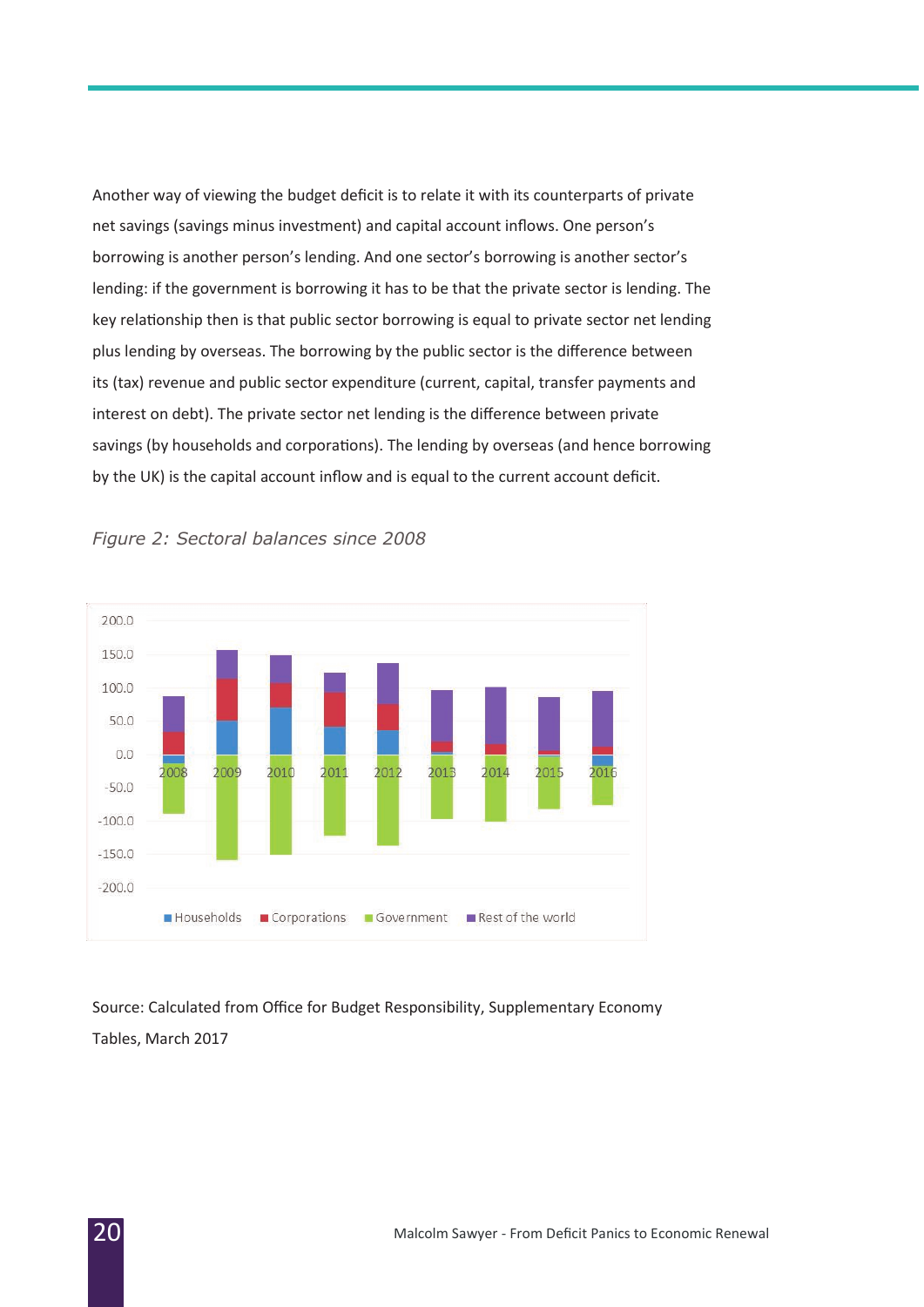The sectoral balances are illustrated for the years 2008 to 2016 in Figure 2. It is not a coincidence that the sum of the bars above the line (indicating a sector in surplus) exactly equals to sum of bars below the line. Households were in deficit in 2008 as their savings fell as consumer debt boomed, but then were in surplus as consumer expenditure dropped in the recession; there was a return to households being in deficit in 2015 and 2016. Corporations have been in surplus as their savings (retained profits) exceed their investment programmes. Combining the households (which includes many small businesses) and corporations would indicate the extent to which the savings of the private domestic sector exceeds the investments being made by the sector.

The rest of the world is shown here as being in surplus which means that there is a capital inflow into the UK. Corresponding to the capital inflow there is a current account deficit (which is in effect funded by the capital inflow). The widening of the rest of the world entry indicates increased borrowing from the rest of the world and rising current account deficit. The government position is in deficit and corresponds to the budget deficit (that is the public sector net borrowing requirement).

These sectoral balances and the relationship between them (that they add up to zero) helps illustrate two important points. The first is that a decline in a budget deficit will be accompanied by some combination of falling private sector surplus (which comes from some combination of declining savings and rising investment) and declining capital inflows from the rest of the world (and hence declining current account deficit and improving net exports). The failure of the budget deficit to decline as forecast can be ascribed to a failure of investment to grow as fast as forecast and a similar failure of exports to grow.

The second is that if a budget in surplus is to be achieved, then that would have to be accompanied by either the private sector position or the rest of world position being in deficit. The private sector would be recorded as in deficit if investment exceeded savings: an investment boom or a decline in savings (which would involve many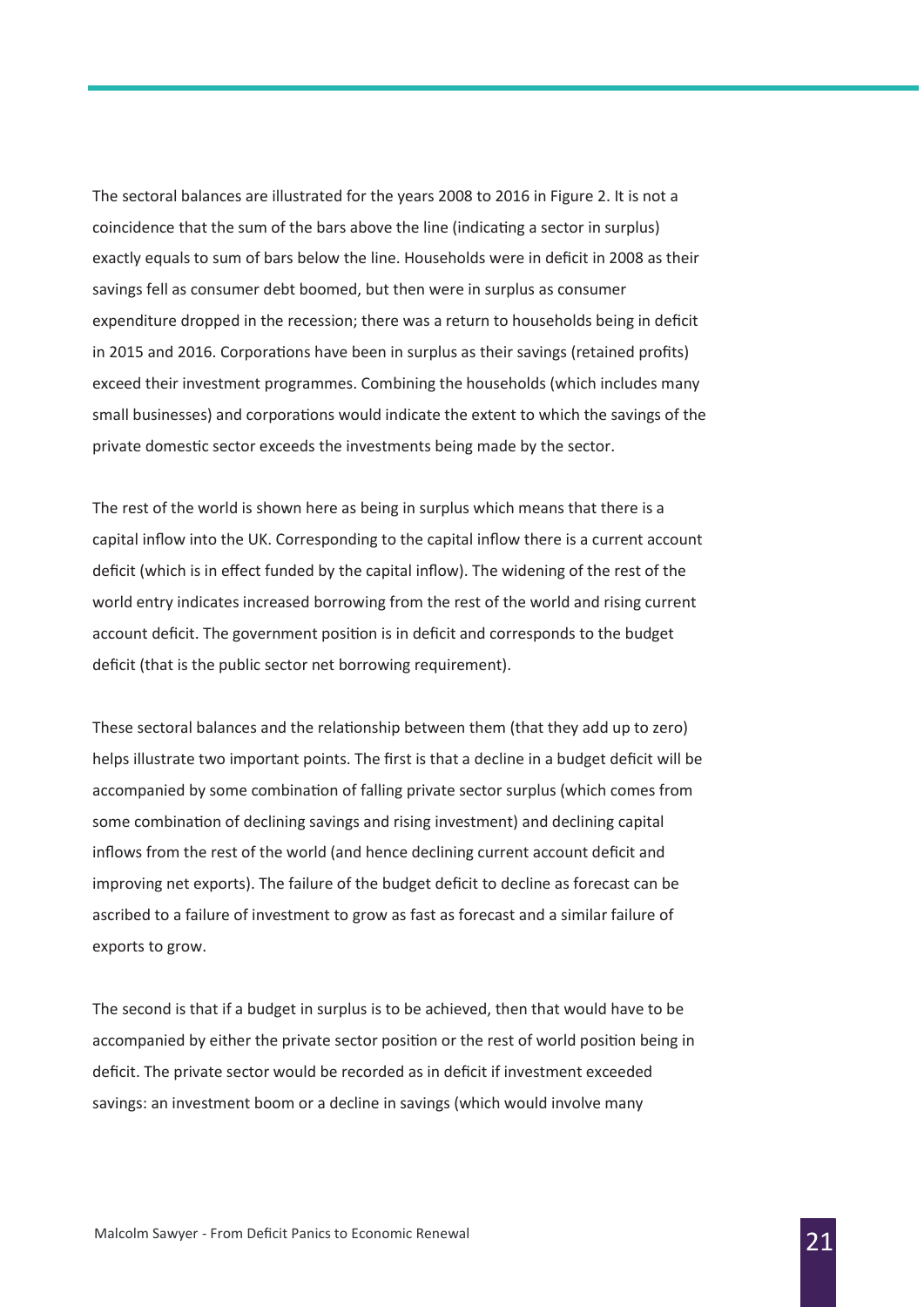households going into debt). The capital inflow from rest of the world would be recorded in deficit if the current account position turned into surplus (which for the UK has not occurred for many decades).

A budget surplus on a sustained basis would be historically unprecedented in the UK. The achievement of a budget surplus would have to be accompanied by higher levels of investment, lower levels of savings and improved net exports position. If those could not be achieved (and I would argue they are unlikely though possible) then a budget surplus would not be possible.

In the seven years of Conservative led governments since May 2010, public expenditure on goods and services in real terms (that is after adjusting for inflation) has risen at an annual rate of 1%. Over the same period, national income grew at an annual rate of 2%. Slower growth of public expenditure has largely been achieved. The growth of public expenditure has, of course, to be evaluated against the growth of population. Welfare spending has been (and will continue to be under present government plans) the more severely affected.

After adjusting for rising prices, the Office for Budget Responsibility (OBR) estimates that welfare spending in 2009/10 was £191.9 billion (in 2010/11 prices) and has fluctuated within £5 billion of that figure since then, and is forecast to remain in that range through to 2020/21 when the figure is forecast to be £191 billion. In effect, welfare beneficiaries have no share in rising incomes, and welfare benefits fall from 12.4% of GDP in 2009/10 to 10.1% in 2020/21 – a cut of near 20%. In nominal terms, welfare spending rose by some £24 billion between 2010/11 and 2015/16, and is forecast to rise by a further £14 billion by 2020/21. Those rises owe much to benefits uprating for inflation and demographic changes.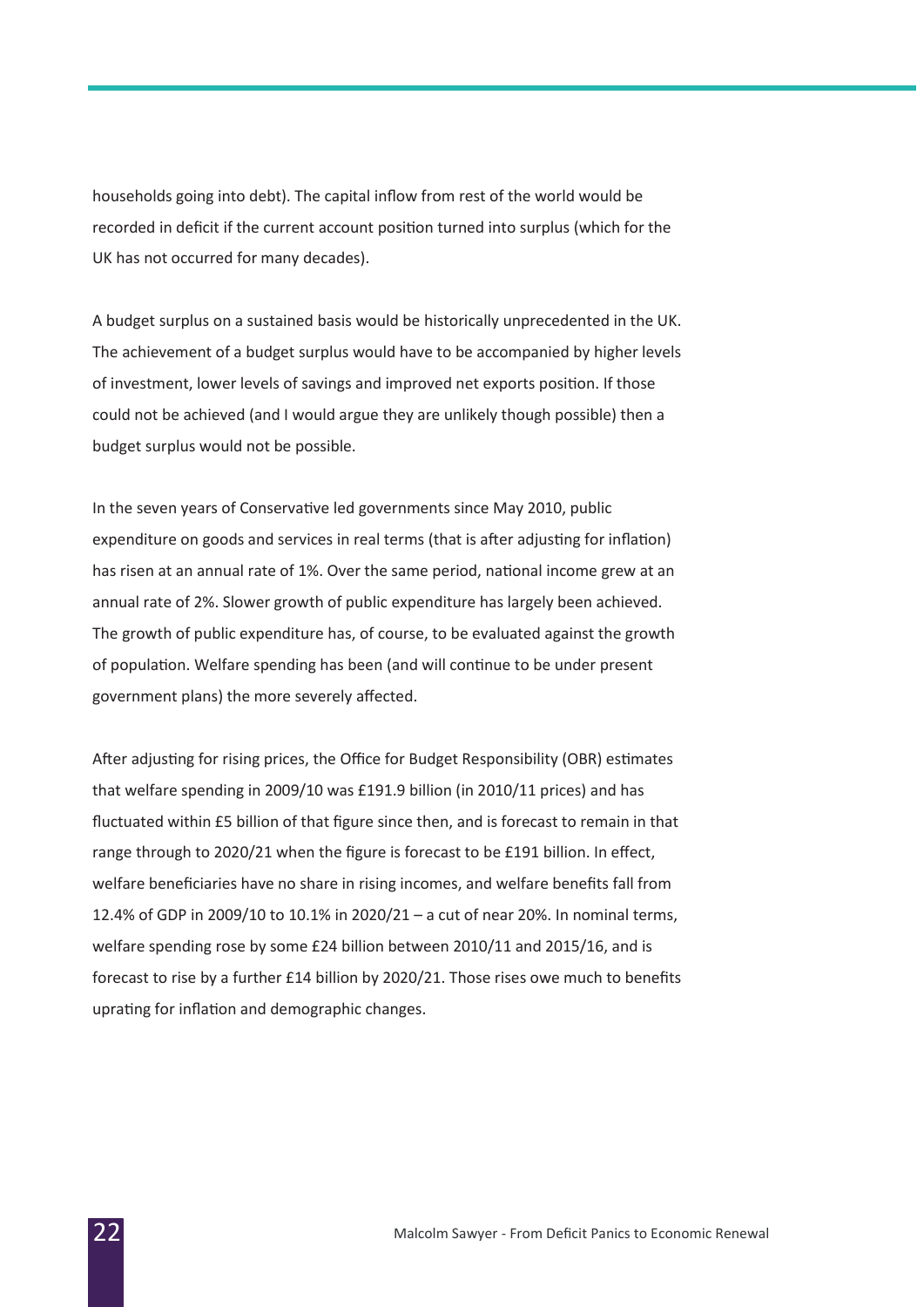The OBR's estimates are that welfare programme cuts had the effect of reducing benefits by a total of £23.4 billion in 2015/16, of which £3.8 billion came from cuts announced prior to the Coalition government and £19.6 billion from Coalition government cuts. By 2020/21, the estimates are for £57 billion of cuts of which £11.6 billion are pre-Coalition, £33.6 billion from the Coalition government and £11.8 billion from the Conservative government.<sup>4</sup>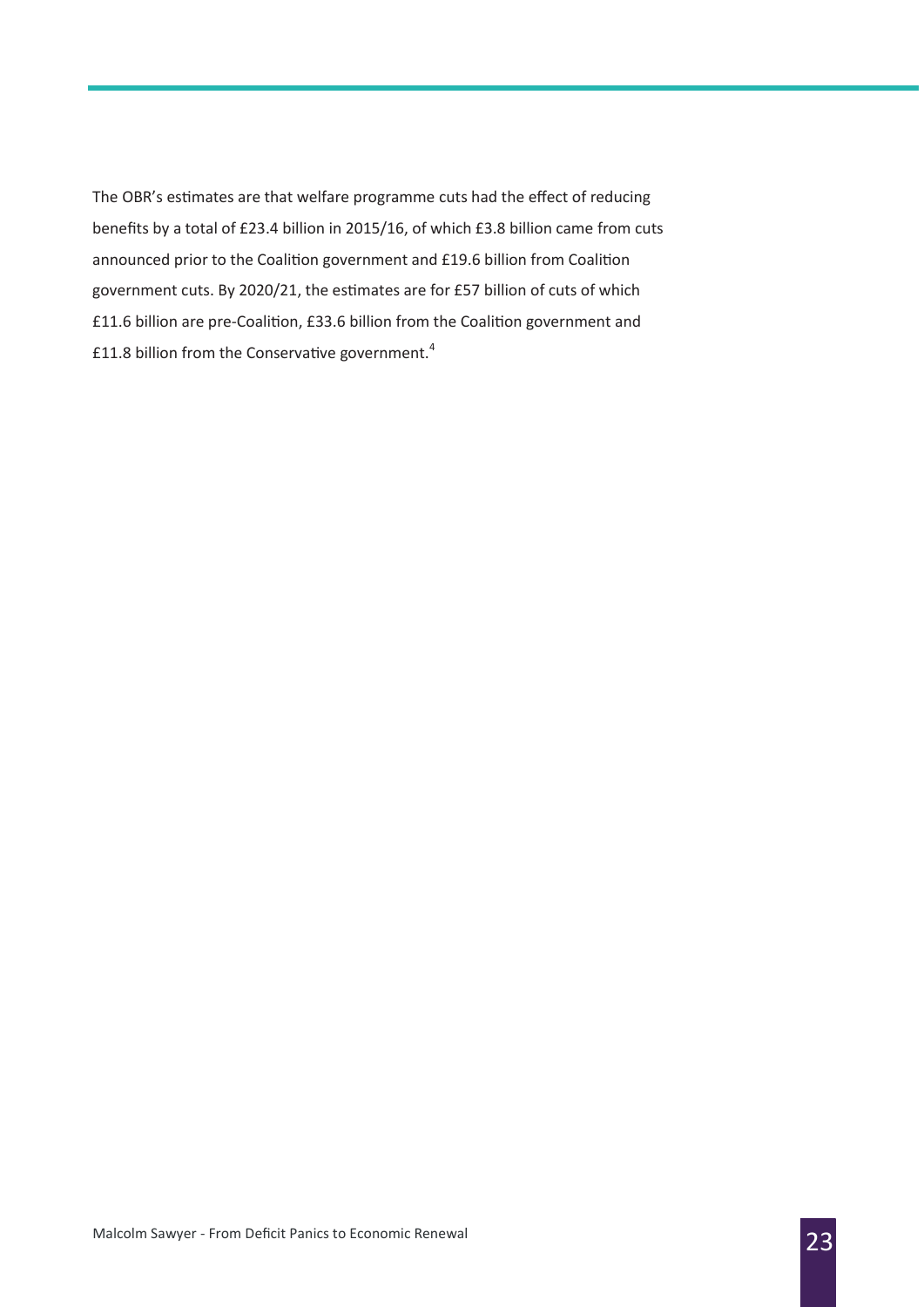# Moving forward: A new focus on jobs

The policies which have been pursued for the past seven years have not succeeded in achieving the elimination of the budget deficit, though the deficit has now returned to around the level (relative to GDP) before the financial crisis. A major reason for the slow reduction of the deficit is simply the sluggish growth in the economy.

Austerity (fiscal consolidation) has not brought about economic recovery. Austerity does not work—by which we mean that austerity does not lead to the reduction in budget deficit on the scale envisaged, and austerity does not cause a revival in the economy. Austerity will not bring about growth, though growth will bring about a lower budget deficit.

The essential critiques of fiscal and budgetary policies are that much has been driven by targets of budget deficit elimination which have been unsuccessful. Setting budget in surplus targets are generally unrealistic so far as the UK is concerned. How should budget positions be approached?

The target for the budget deficit and fiscal policy should be to balance the economy – achieving sufficient demand for full employment, counteracting the imbalances in the private sector and with the rest of the world. The route to a low budget deficit (or even surplus) comes from reducing the current account deficit, from higher levels of investment. The elimination of the budget deficit has been treated as dictating economic policies: there is rather the need to view the budget position as the servant of macroeconomic policy.

The programme of severe constraints on the growth of public spending has clearly damaged the health service and education provision (amongst others). The cuts to welfare programmes have had severe effects on those requiring support. It has all been justified on the need to eliminate the deficit, without regard to the costs to society of the cuts. The need now is to rebuild public services and welfare provision.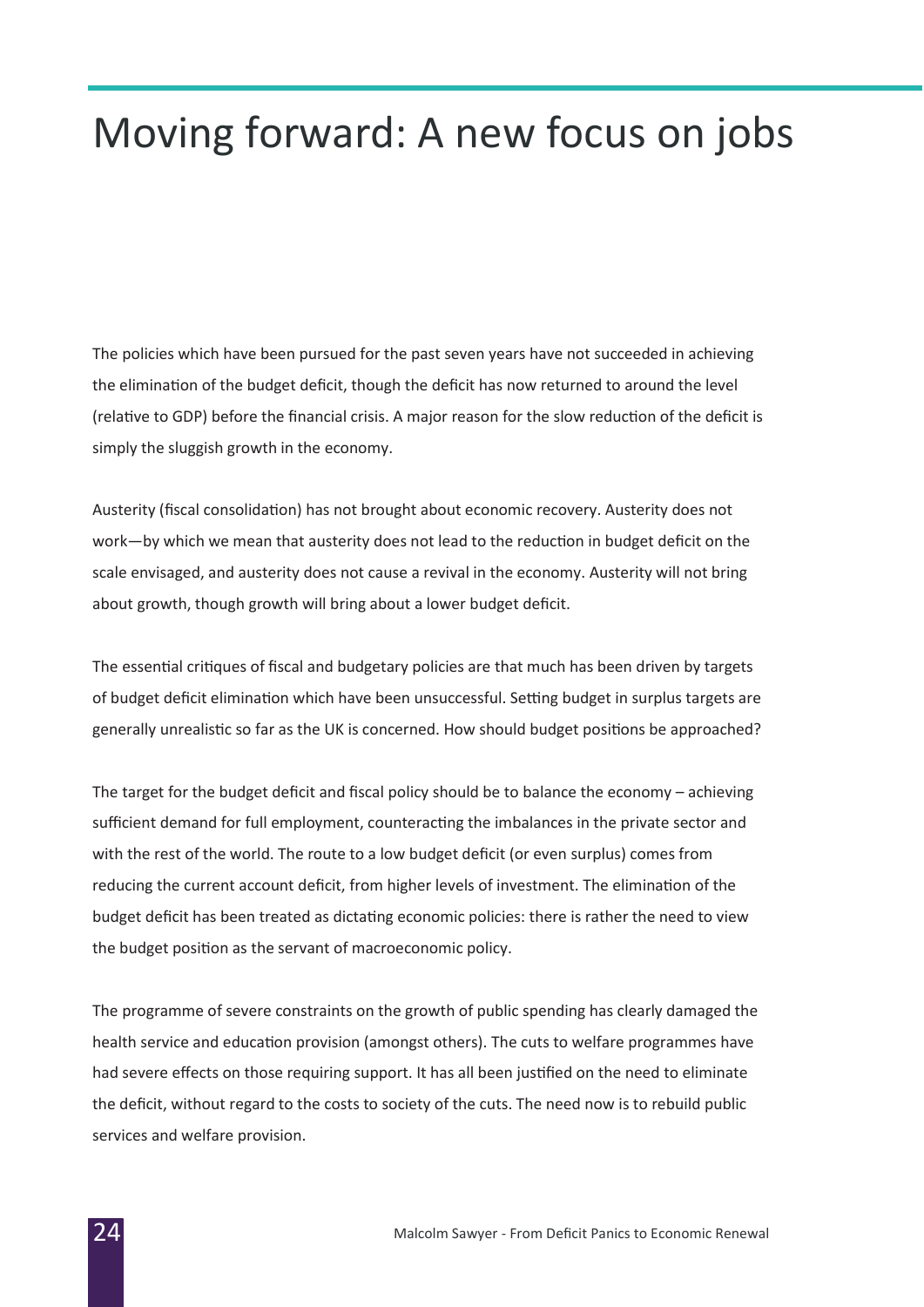Central bank money can always be created in order to finance public expenditure, as explained above. The more serious matter is how far public expenditure should be funded by tax revenue, and how much by borrowing, whether by the sale of government bonds or through an increase in the stock of central bank money. In other words, the question is how large the budget deficit should be, and how much of that deficit should be met by the sale of bonds and how much by money.

The general principle is straightforward – namely to seek to have a high level of employment producing socially useful products. Translating that general principle into concrete numbers is never easy, and certainly does not translate into a simple slogan. The appropriate scale of the budget deficit (or indeed surplus) depends on the balance between private savings and private investment and the capital inflow from overseas.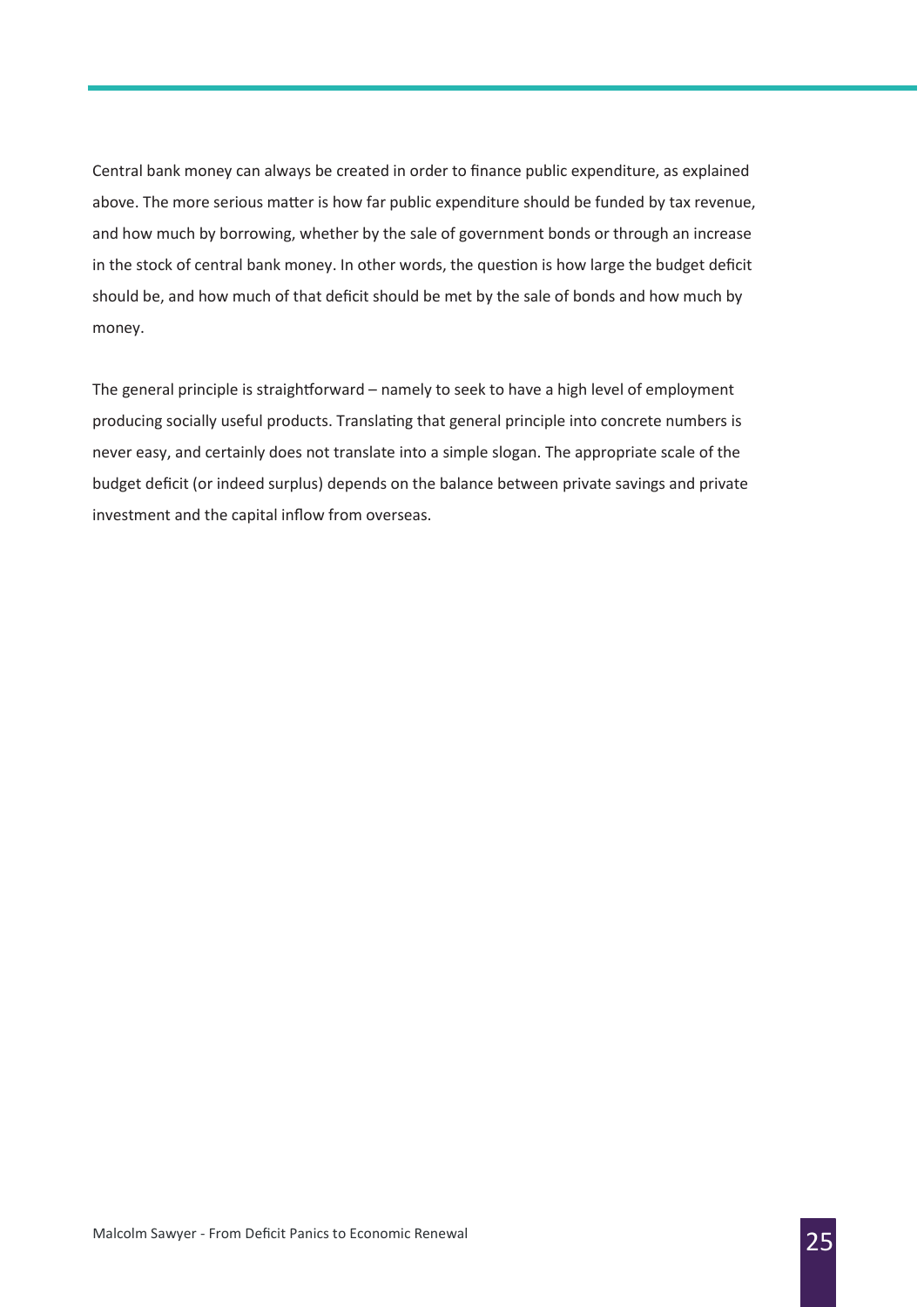## **Conclusions**

The budget deficit reached over £156 billion, equivalent to over 11% of GDP in 2009/10. Since that time, the political imperative to reduce and eliminate the deficit has dominated macroeconomic policies. That imperative has been used as smokescreen for reducing public expenditure, particularly in the area of welfare benefits. Yet that drive to eliminate the deficit has been unnecessary. The deficit arose from the recession which followed on from the financial crisis, and would have declined anyway as the economy recovered. It was clearly politically motivated decisions rather than any economic necessity to focus expenditure reductions and to target those reductions particularly on welfare payments and inadequate funding of health and education.

We must now urgently move to a new approach, focusing back on increasing the number of people in well-paid jobs. This will not only eliminate the painful impacts of austerity on public services but also seek to secure our economic future as we tackle demographic, technological and climate change. Usefully, such an approach will ultimately result in less public debt.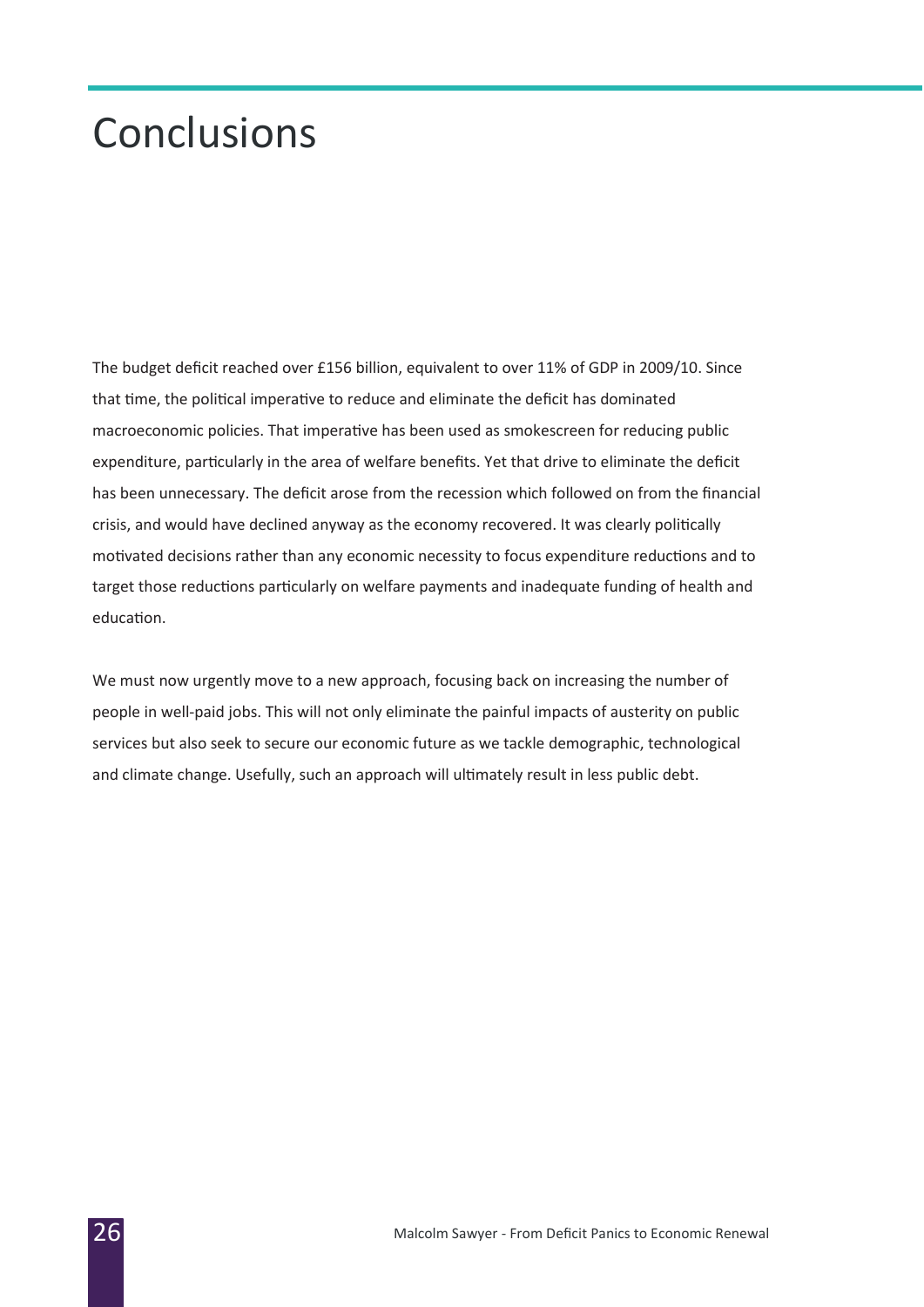### **Notes**

- 1. For a more detailed evaluation of UK fiscal policy after the financial crisis see Sawyer (2012).
- 2. For a detailed critique of Osborne's proposals and forecast of their failure see Sawyer (2015).
- 3. Quotes and information in this paragraph from the Charter for Budget Responsibility: Autumn 2015 update.
- 4. Information in this paragraph calculated from Office for Budget Responsibility (2016).

# References

Cabinet Office (2010), The Coalition: our programme for government (downloaded from http:// www.cabinetoffice.gov.uk/news/coalition-documents)

Conservative Party (2015). Strong Leadership. A clear economic plan, a brighter, more secure future

Conservative Party (2017), Forward Together: Our plan for a stronger Britain and a prosperous future

Osborne, G. (2015), 'Mansion House 2015: Speech by the Chancellor of the Exchequer', https:// www.gov.uk/government/speeches/mansion-house-2015-speech-by-the-chancellor-of-theexchequer

Sawyer, M. (2012) 'The tragedy of UK fiscal policy', Cambridge Journal of Economics, vol. 36, no. 1, pp. 205-221

Sawyer, M. (2015), 'Budget 2015: The budget surplus rule scam', CLASS Think Piece, July 2015

Treasury (2010): Budget 2010, London: The Stationery Office, HC61

Treasury (2011), Budget 2011, London: The Stationery Office, HC836

Office for Budget Responsibility (2016), Welfare Trends Report, October 2016